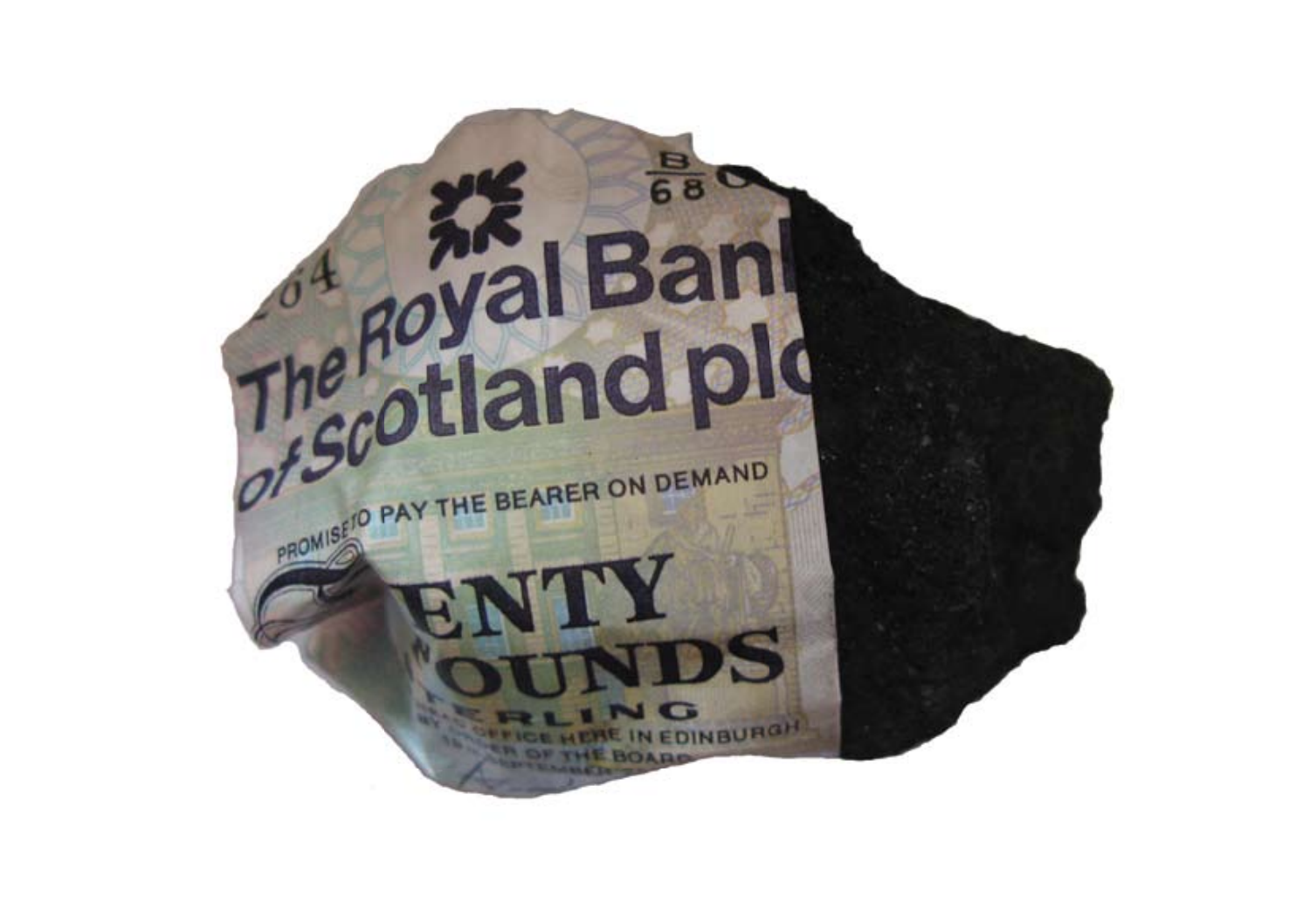Researched & written by Kevin Smith of PLATFORM www.carbonweb.org

Additional research by Mel Evans (PLATFORM) and Sara Pena

Published by BankTrack, Friends of the Earth – Scotland, People & Planet, Scottish Education and Action for Development, Stop Climate Chaos and PLATFORM in August 2008

Advice and comments received from Bill Barclay (Rainforest Action Network), Duncan McLaren (FoE Scotland), Mika Minio-Paluello (PLATFORM), Greg Muttitt (PLATFORM), James Marriott (PLATFORM), Bronwen Smith-Thomas (People & Planet) Tim Jones (World Development Movement)

Designed by The Very Cooperative - www.very.org.uk Printing by Calverts Co-op using vegetable oil-based inks on 100% recycled paper

Creative Commons Attribution-No Derivative Works 2.0 UK

Large print format available from info@platformlondon.org

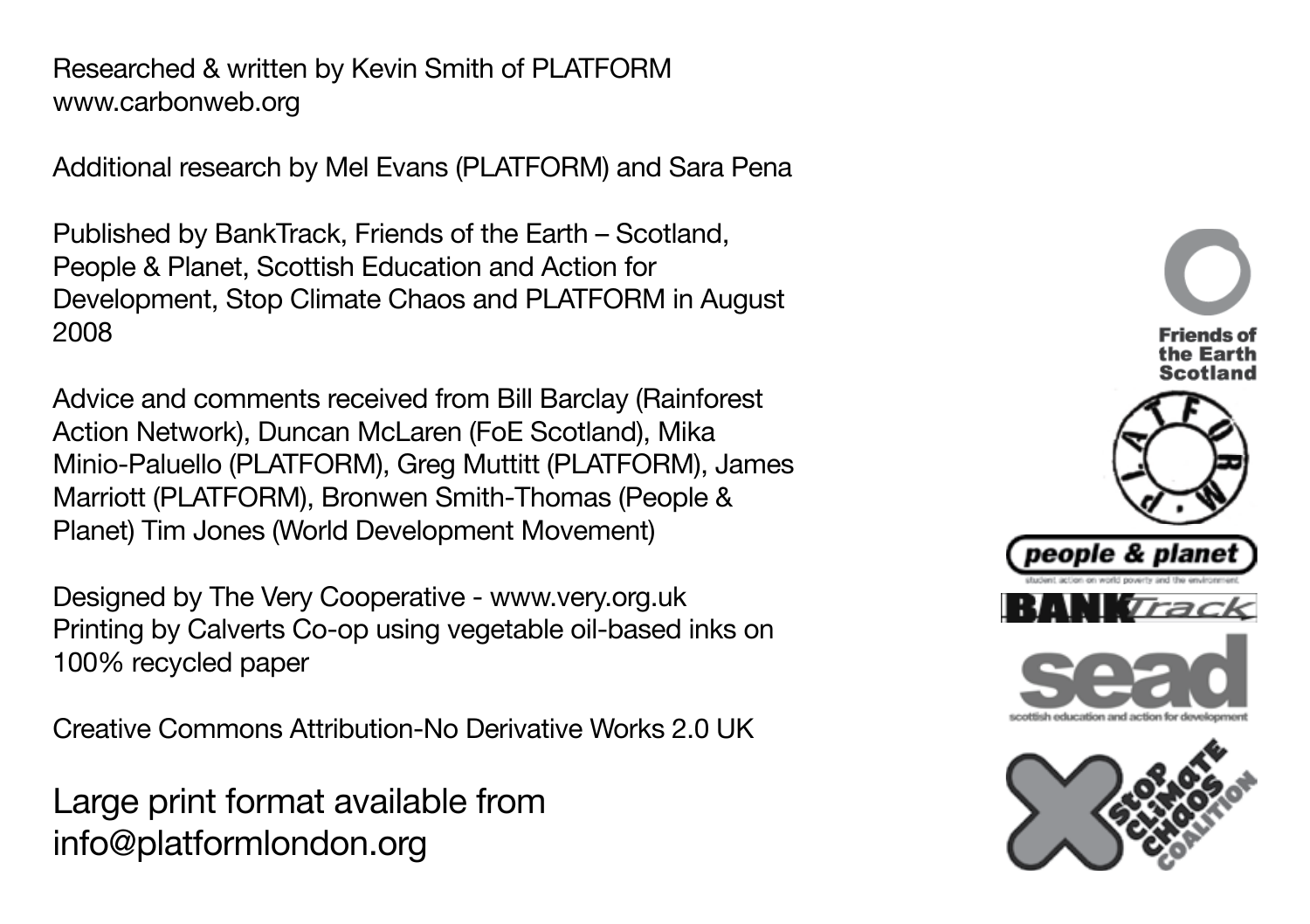## **Cashing in on Coal RBS, UK Banks and the Global Coal Industry**

| Contents                                            | Pages     |
|-----------------------------------------------------|-----------|
| Executive summary                                   | $2 - 3$   |
| Coal & climate change                               | $4 - 6$   |
| Banks & coal finance                                | $6 - 7$   |
| Banks & climate change                              | $8 - 10$  |
| Coal financing from UK banks in the last two years  | $11 - 12$ |
| UK banks involvement in financing the coal industry | $13 - 14$ |
| The response of RBS to its fossil fuel financing    | 15        |
| Specific examples of coal financing                 | $16 - 18$ |
| Conclusion: The future of financing coal            | $19 - 21$ |
| Websites and resources                              | 21        |
| Appendix 1 - Table of investment data               | $22 - 24$ |
| Appendix 2 - Sources & footnotes                    | $24 - 25$ |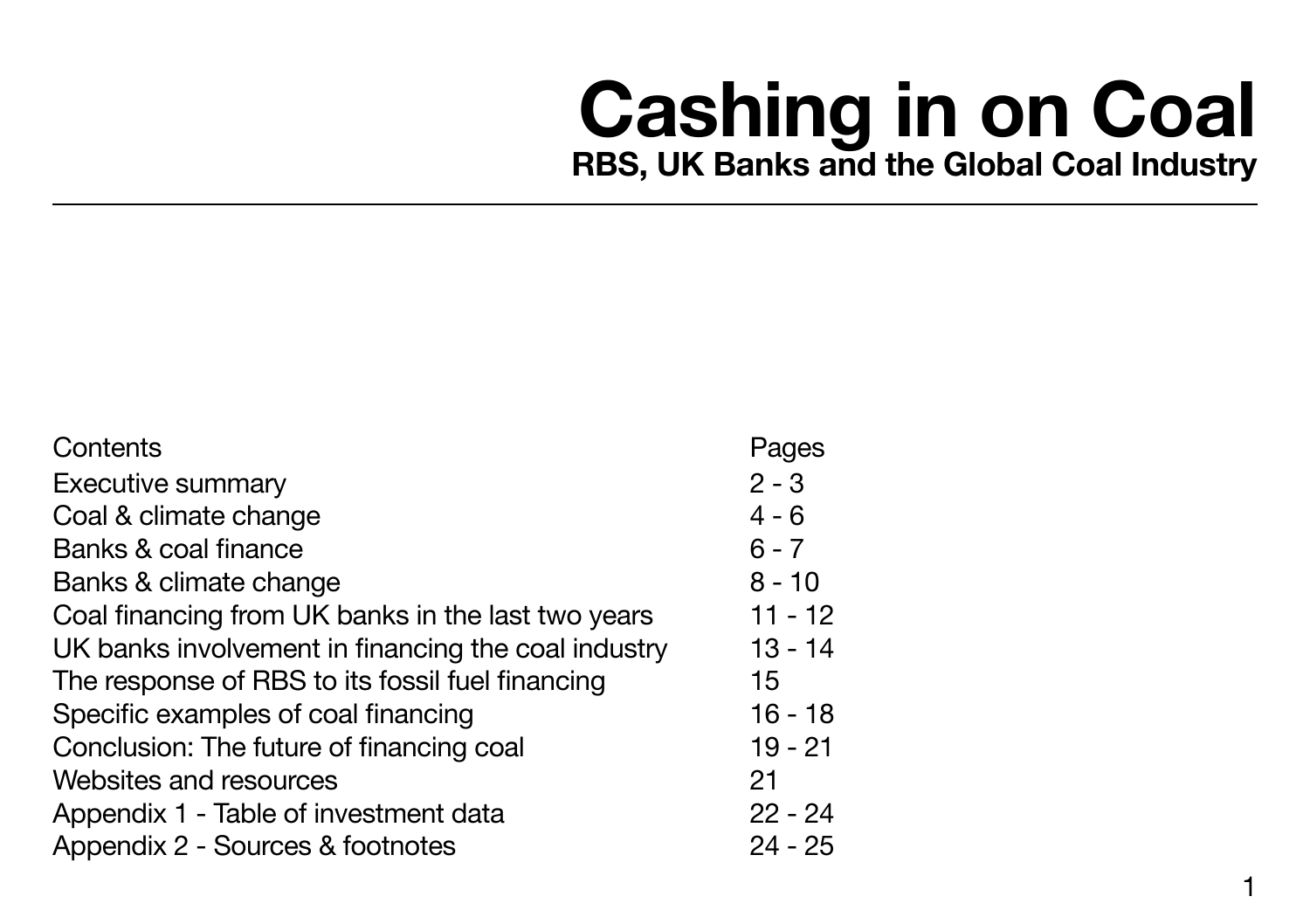#### **Executive summary**

There has never been a clearer global consensus about the urgent need for large cuts in carbon emissions as soon as possible if the most catastrophic impacts of climate change are to be avoided. Despite this knowledge, coal, which is the most emissions intensive fossil fuel, is experiencing a global boom. Some banks see opportunities in this boom, and have been all too quick to forget previous expressions of concern about climate change.

While a sustained campaign in the US has forced banks to start taking steps to assess and reduce their climate impact derived from coal financing, UK banks are lagging behind. This

Timeline of coal investment by UK banks May 2006 to April 2008

**May 2006** – RBS, HSBC and 9 other banks lend \$779 million to Millmerran Power Partners, who operate a 850 MW coal fired power station in Queensland Australia.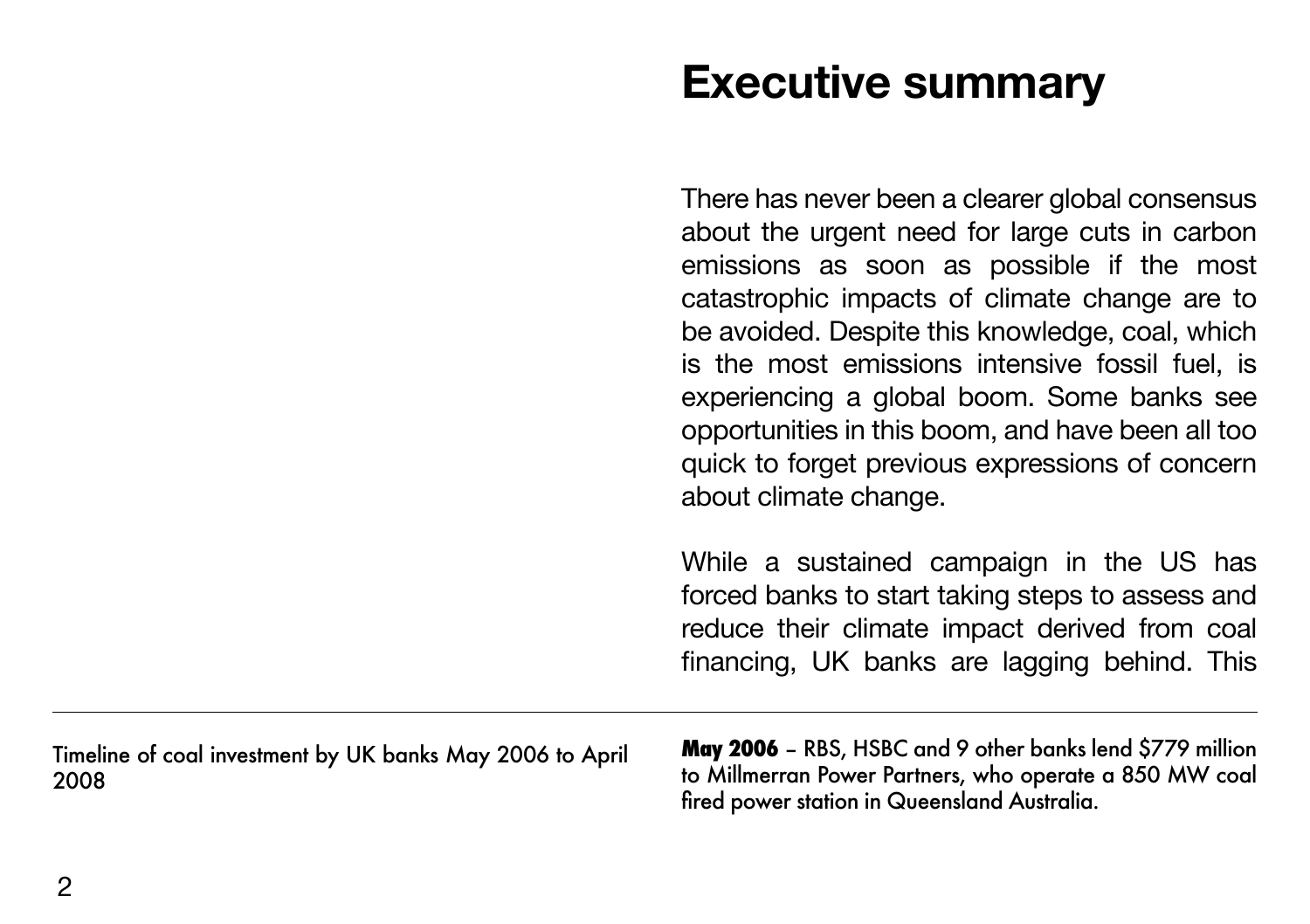report examines the role in the last two years of the Royal Bank of Scotland (RBS), HSBC and Barclays in providing and arranging the financial means to the coal industry to extract and burn vast quantities of coal.

The research behind this report (presented in Appendix 1) shows that RBS, Barclays and HSBC are all heavily involved in financing new and expanded coal operations. Between May 2006 and April 2008, HSBC was involved three times in loans to coal-related companies, Barclays 17 times, while RBS participated in 27 different loans. According to this report's estimates, Barclays was responsible for sourcing an estimated \$5.79 billion, HSBC \$10.10 billion and RBS \$15.93 billion in loans to companies engaged in the extraction and/or combustion of coal.

While all three banks have been involved to some degree, the data available shows RBS as having been involved in the greatest number of loans, as well as having been responsible for loaning the largest estimated sum of money.

This report recommends that RBS and other banks should fully disclose the details of all their fossil fuel financing; make no further loans to the development of new unabated coal combusting and extracting infrastructure; and that they should cap and decrease the overall level of carbon emissions embedded in their fossil fuel financing.

**May 2006** – RBS and 11 other banks lend \$814 million to Tejo Energia SA, who own the 628MW coal-fired plant at Pego, Portugal.

**September 2006** – RBS and two other banks lends \$200 million to Constellation Energy, which is the biggest wholesale power seller in the U.S. It owns 78 electricity generating units in the U.S. with a combined capacity of 8,700 MW, 35% of which is generated from coal combustion.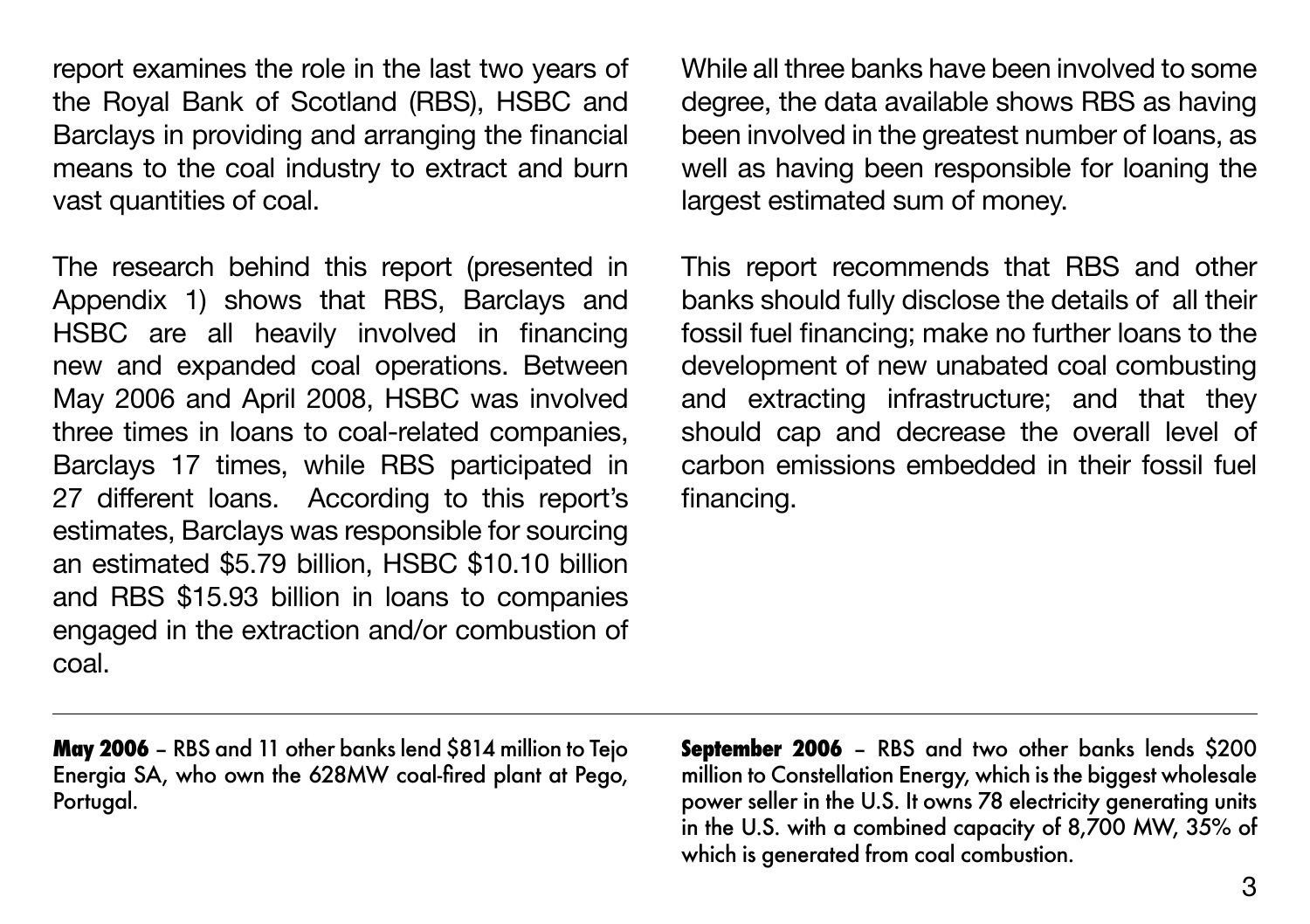### **Coal & climate change**

From concerns over air pollution and acid rain, to the recent rising awareness of carbon emissions and climate change, coal has been recognised as the dirtiest, most dated and most inefficient fossil fuel option. The reductions in national emissions levels in the 1990s in UK were largely attributable to the switch amongst power generators from coal to natural gas, which is less emissionsintensive. In the first decade of this century, rising gas prices and increasing electricity demand are reversing this trend, and the 'dash for gas' has turned into the 'roll to coal'. This trend was highlighted in December 2006 when the power

**October 2006** - RBS and one other bank loan \$185 million to Lower Wilgat LLC, the developer of two coal mine complexes under construction in Illinois and West Virginia.

company E.ON applied to build the first new coal-fired generating units in the UK in 30 years, with proposals for six more such plants already in the pipeline.

While use of coal varies from year to year according to the relative prices of different fuels, there appears to be an upwards trend. Following the dash for gas, coal's share of UK electricity generation fell to its lowest level in 1999 at 31.5%. Since then it has steadily risen, to 41.0% in 2006 (although it declined slightly in 2007, to 38.6%).<sup>1</sup> Carbon emissions from the power sector, which accounts for a third of the UK's total greenhouse gas output, have risen accordingly. Carbon dioxide emissions from power stations in the UK rose by a staggering 25% between 1999 and 2006.<sup>2</sup> Many environmental groups have pointed out that a continued trend towards coal would

**October 2006** - RBS and 4 other banks made a \$1000 million loan to Exelon Corp, a power generation company in the US whose 6,500 MW capacity includes coal as well as oil and gas.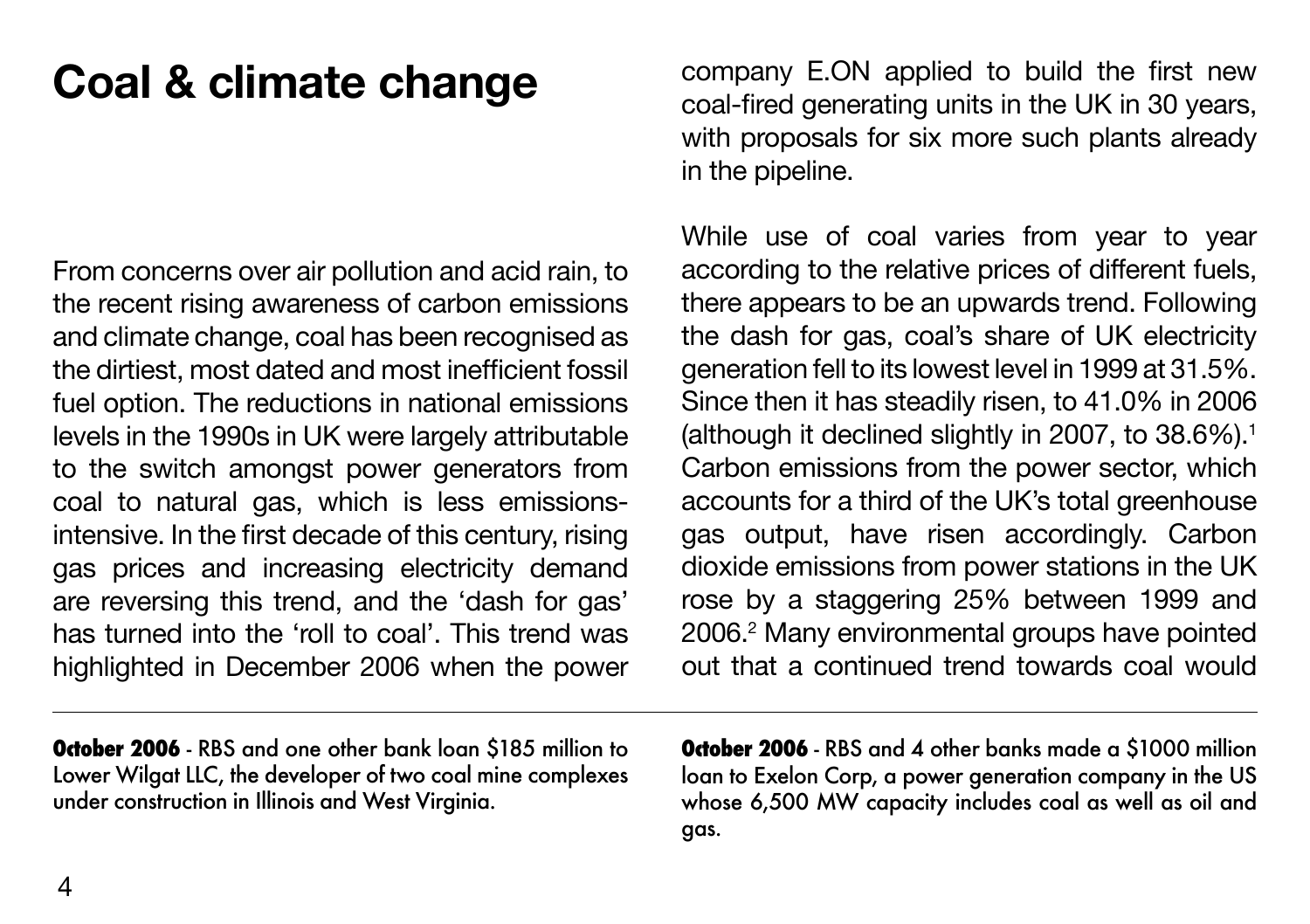threaten the emissions reduction targets that the government has set.

Use of coal has soared globally, in both the Global South and the North. New coal plants are rapidly being commissioned in the US, India and China, with more than one new plant each week. From 2003-2005, coal demand increased by 15% in China, 7% in Russia and 5% in Japan.3 The resulting rise in the price of coal has created financial incentives for the development of new mines and expansion of existing production in Indonesia, Australia, India and the US. New coal ports are under construction in Australia, Russia and South Africa.4

In order to counteract the dirty image that coal has accrued in recent decades, the coal industry is developing and promoting a number

**October 2006** - RBS and six other banks lend \$1,829 million to AGL Energy Ltd, an Australian power company whose generation portfolio includes coal.

of technological processes to allow industry boosters to attach the adjective 'clean' before the word 'coal'. This re-branding of 'clean coal' is being used as a justification for burning more of it, even if it is marginally less emissions-intensive, resulting in a net increase in emissions rather than a reduction. The process of Carbon Capture and Storage (CCS), which some consider to be a more promising option, has yet to be demonstrated in an integrated, commercial scale pilot project. None of the current coal power proposals funded by the banks in this study will involve more than small scale testing of CCS.

A report released in July 2008 by the Parliamentary Environmental Audit Committee pointed out that 'clean coal' can be used as a 'fig leaf' to cover technological and economic uncertainties over coal's future, and concluded that, "unless there

**October 2006** - RBS participates in an \$800 million revolving credit facility to Arch Coal, a coal mining company that is involved in extremely destructive mountain top removal coal mining in the Appalachia Mountains in the eastern US.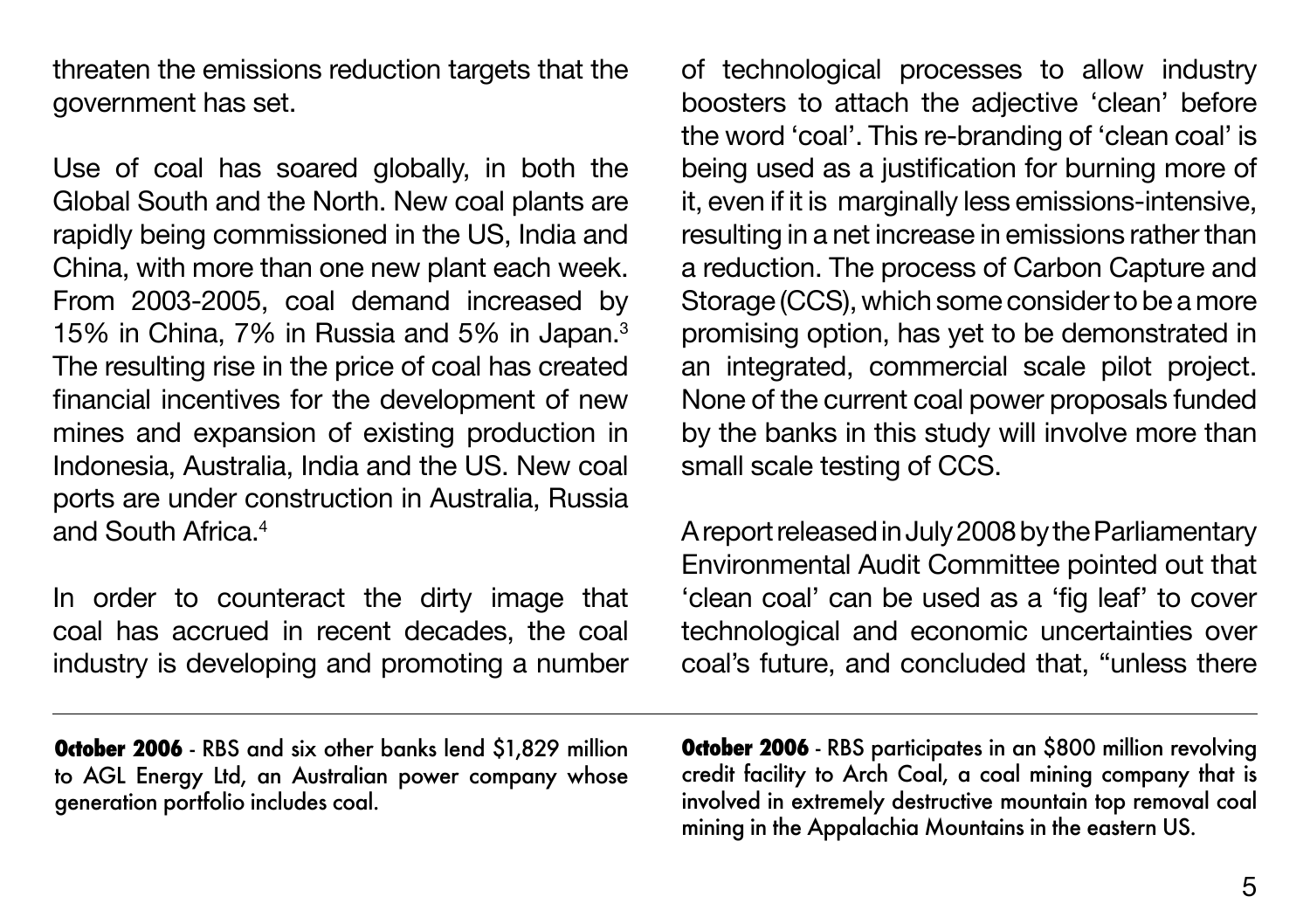is a dramatic technological development, coal **Banks & coal finance** should be seen as the last resort, even with the promise of carbon capture and storage."5

Leaving aside the public relations campaigns, coal remains dirty coal, and stands to add considerably to greenhouse gas emissions. Yet this is precisely the industry that banks are helping grow, by providing financing and investment to build new plants and dig new mines.

The last seven years of rising oil and gas prices and the resulting increase in global coal use has allowed the coal industry to dramatically ramp up its operations the world over. For example, over 50 coal-fired plants are being planned to be put into operation across Europe over the next five years<sup>6</sup> while in July 2008, Rio Tinto announced plans to double its mined output in Australia by 2015.7

Opening new mines and commissioning new coal plants requires large sums of capital, and banks have readily stepped in to provide the money to make this coal boom possible. In the two years prior to April 2008, British banks were involved

**November 2006** - Barclays and two other banks lend \$855 million to NE Energy Inc, whose power generating assets include Mt Tom, a 146 MW coal fired facility.

**November 2006** - RBS and two other banks make a \$1,260 million loan to Glencore International, one of the world's largest suppliers of a wide range of commodities including coal.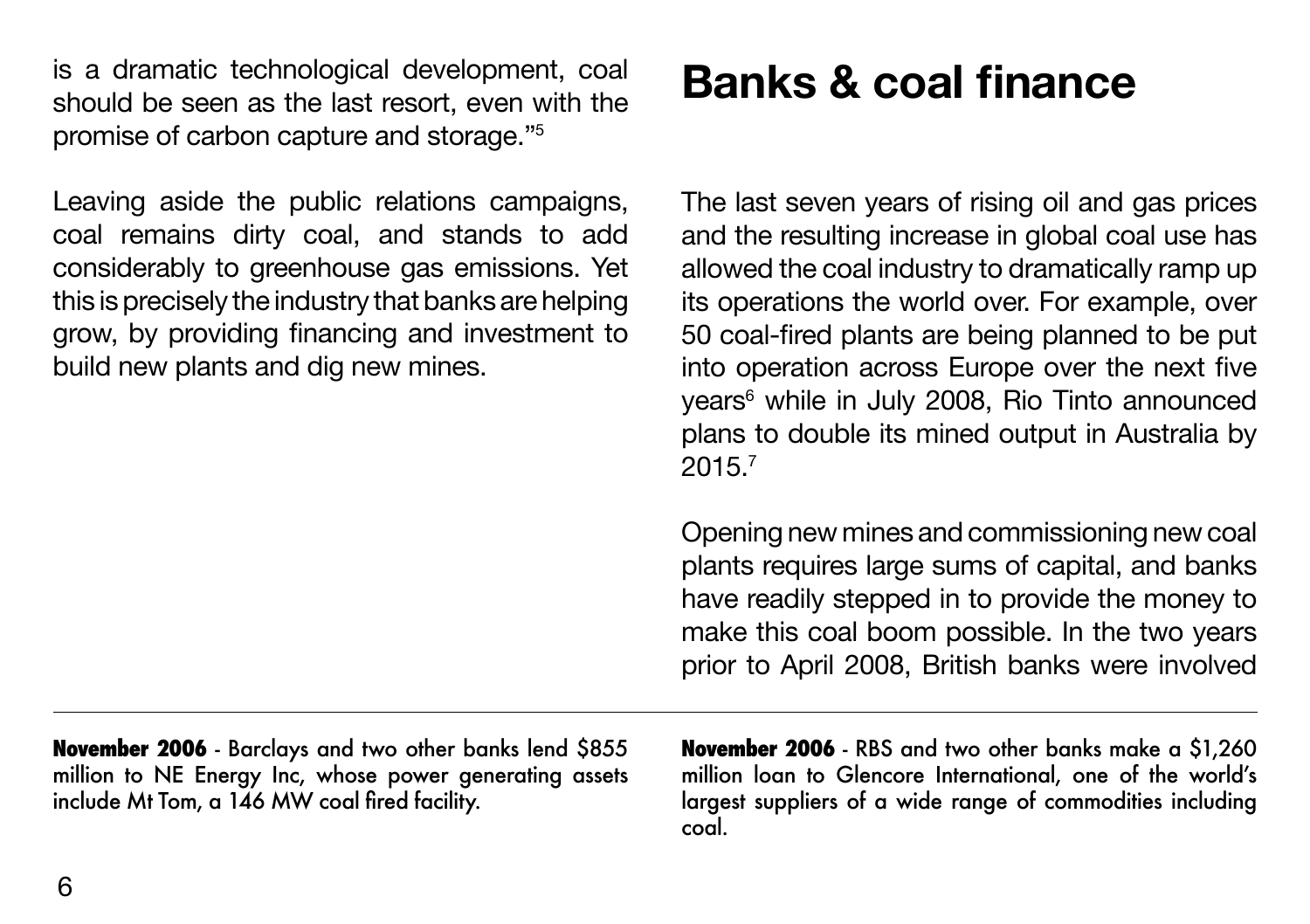in over \$108 billion of lending to corporations involved in the coal sector. RBS, Barclays and HSBC financed coal mining companies operating in Bangladesh, Kazakhstan and Indonesia and new coal power stations from the US to Australia.

British banks, with a background in financing oil and gas and large infrastructure projects, have actively supported the rise of coal in recent years by providing the financial means needed for rapid expansion. Banks play a vital role in driving forward this carbon frontier. As in other capital intensive industries, both power and mining companies rely heavily on banks to finance their ongoing operations and expansion of infrastructure. When an electricity generating company such as E.ON plans to build a new coal power station, it needs to borrow a significant

proportion of the construction costs. Similarly, coal extraction companies such as UK Coal or Arch Coal require loans and credit to open or expand new mines.

Apart from providing and arranging loans, bonds and credit, RBS, Barclays and HSBC play an increasingly key role acting as financial advisers and structuring the loan agreements that make new projects possible.

**November 2006** - Barclays and four other banks lend \$100 million to Alliant Energy Co, whose power generation portfolio includes coal-fired plants.

**November 2006** – RBS and five other banks lend \$907 million to Rugeley Power Ltd, who run a 1,000 MW coal-fired power station in the UK.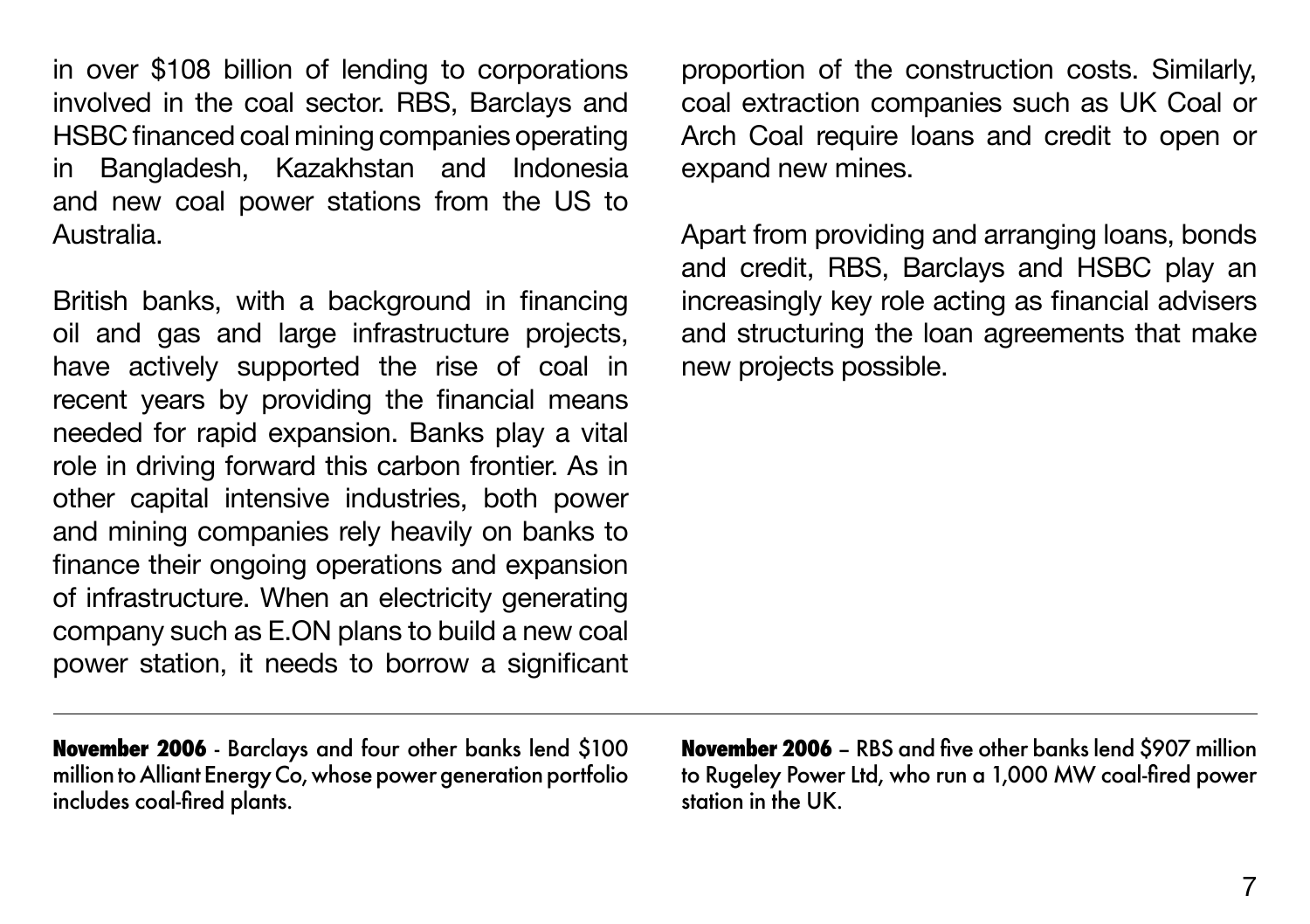#### **Banks & climate change**

It is only in recent years that some banks have clearly recognised that fossil fuel consumption is primarily responsible for climate change. As recently as 2007, an RBS spokesperson was quoted publicly as saying that there was still 'debate' among scientists as to the cause of global warming.<sup>8</sup> All the major banks now have some form of environmental policy in which they address the emissions of their high-street branches and offices by energy efficiency measures, reducing paper and water wastage and so forth.

**November 2006** – RBS, HSBC and four other banks lend \$48,025 million to E.ON, that plans to build 17 new gas- and coal-fired power plants in Europe and Russia by 2010.

**November 2006** - Barclays and one other bank make a \$350 million loan to Duke Capital Corp, part of an electricity generating company with an approximately 28,000 MW capacity including coal-fired plants.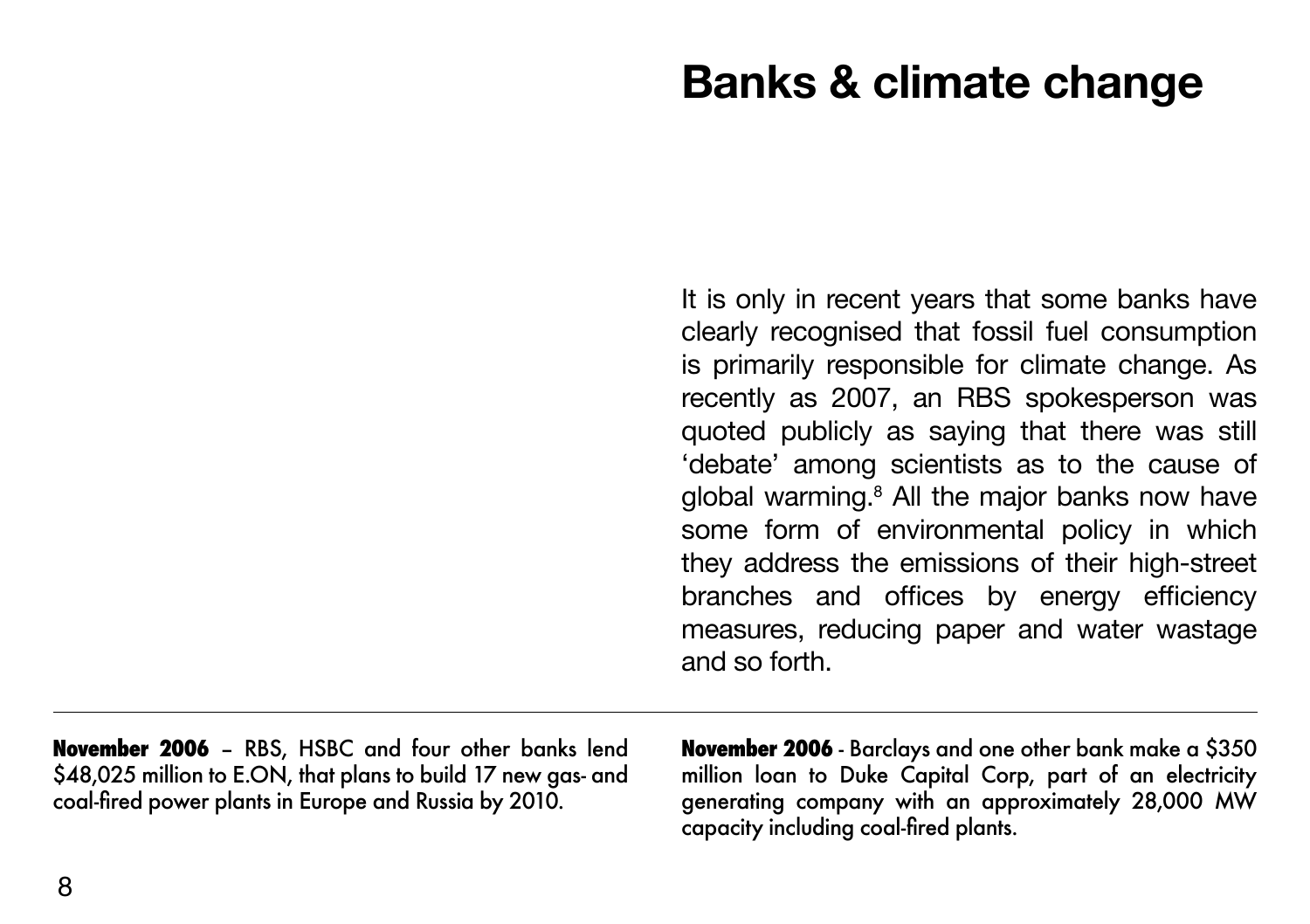But most banks are less keen to accept their responsibility for emissions from projects that they finance. However it is clear that the public believe banks should share the responsibility for the impacts of the activities they fund, through, for example investment in projects or companies that are responsible for human rights violations. In the 1980s, Barclays bank was the subject of a high-profile boycott due to its financial involvement in apartheid-era South Africa. The influx of money can play a key role in enabling, sustaining or amplifying social injustice and/or human rights abuses.

While the Co-operative Bank's ethical investment policy prohibits it from financing any coal, oil or gas projects, some banks have made more timid steps in cautiously acknowledging the role that their lending and investment portfolios play in

**December 2006** - RBS and four other banks lend \$600 million to OGE Energy Corp that controls 5 coal-fired generating stations with 2,854 MW total capacity.

exacerbating climate change. In 2006 HSBC admitted that its "most significant impact [on climate change] is the investment and lending decisions we make."9

There have been a number of initiatives that have been developed to address the issue of banks and their impact on climate change. These vary considerably in terms of how far they go in attributing responsibility for emissions.

The Carbon Disclosure Project (CDP), one such initiative, is a not-for-profit organisation that encourages banks and other corporate entities to respond in detail to questionnaires that delve into their operational attitudes to climate change, how they account for their emissions and what steps they are taking to reduce them. Like most such initiatives, it is based on the 'Greenhouse

**December 2006** - RBS and three other banks make a \$1,600 loan to PSEG Power LLC, one of the largest independent power producers in the US whose generating capacity includes coalfired plants.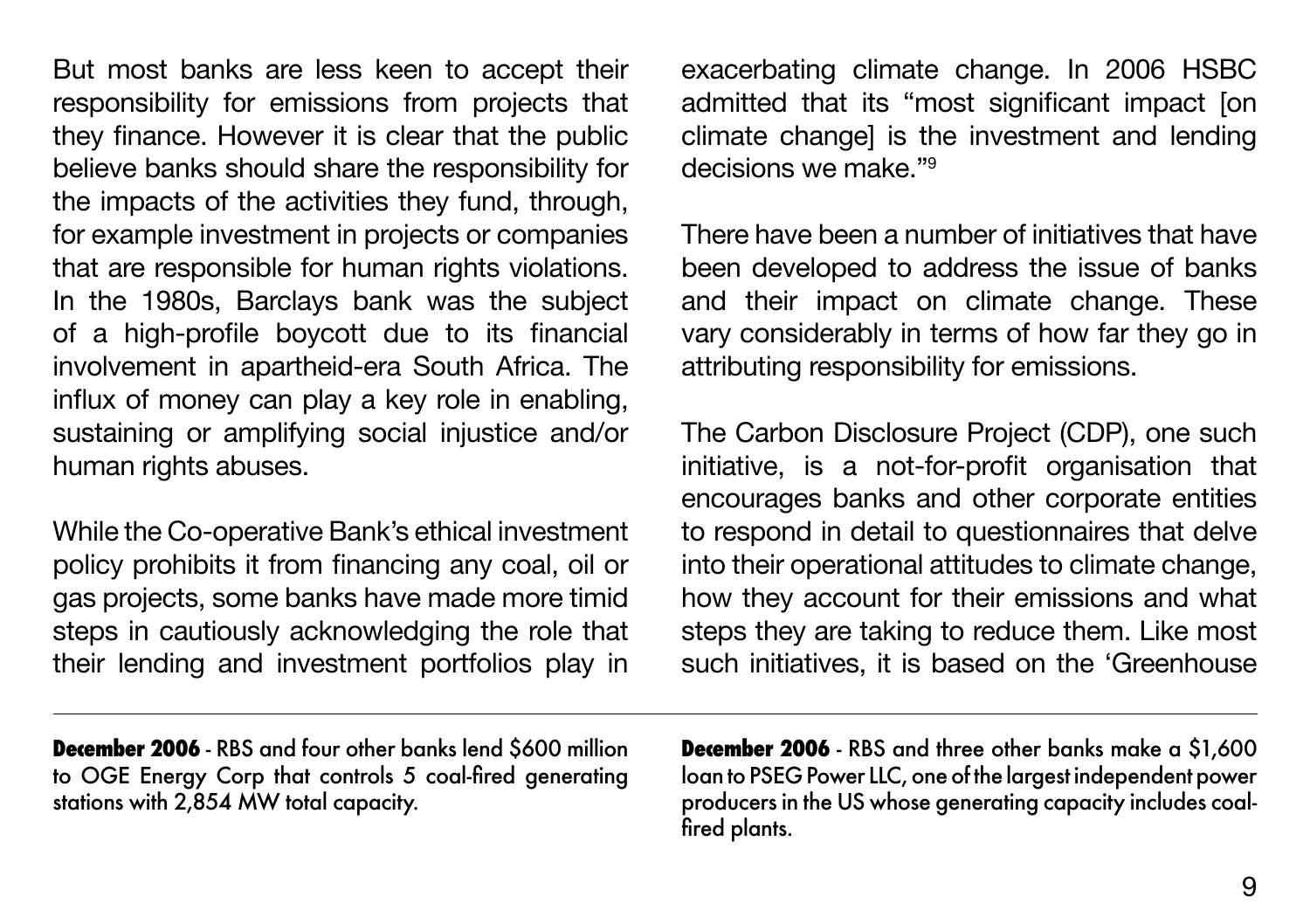Gas Protocol' of the World Resources Institute and the World Business Council on Sustainable Development which focuses on direct emissions in order to avoid double counting.10

What that means in the context of the banking sector, is that the CDP only covers the internal emissions of banking operations and the energy the bank buys to run its facilities, and doesn't count the core business of lending money. So a bank like RBS can score a high 'AAA' rating in the 2007 report, but still be heavily involved in financing fossil fuel expansion around the world. According to an (unpublished) analysis undertaken by the Rainforest Action Network based on ProFundo<sup>11</sup> research on European and North American banks and corresponding reports to the CDP, financed fossil fuel extraction consistently represents more than 99% of the

total carbon footprint of large commercial banks, with those emissions covered by the CDP representing less than 1%.12

The CDP, like other such initiatives, lacks any binding commitment on the part of the banks to adjust their lending behaviour accordingly. Many commentators feel that corporations participate in such voluntary agreements in an attempt to pre-empt stricter forms of regulation that could be imposed by governments.

**December 2006** - Barclays and one other bank provide Duke Energy Corp with a \$2,000 million loan. Duke Energy Corp is part of an electricity generating company with an approximately 28,000 MW capacity including coal-fired plants.

**December 2006** - RBS is appointed financial adviser for the development of two 800 MW coal-fired plants in Lünen and Krefeld-Uerdddingen in Germany, sponsored by Trianel.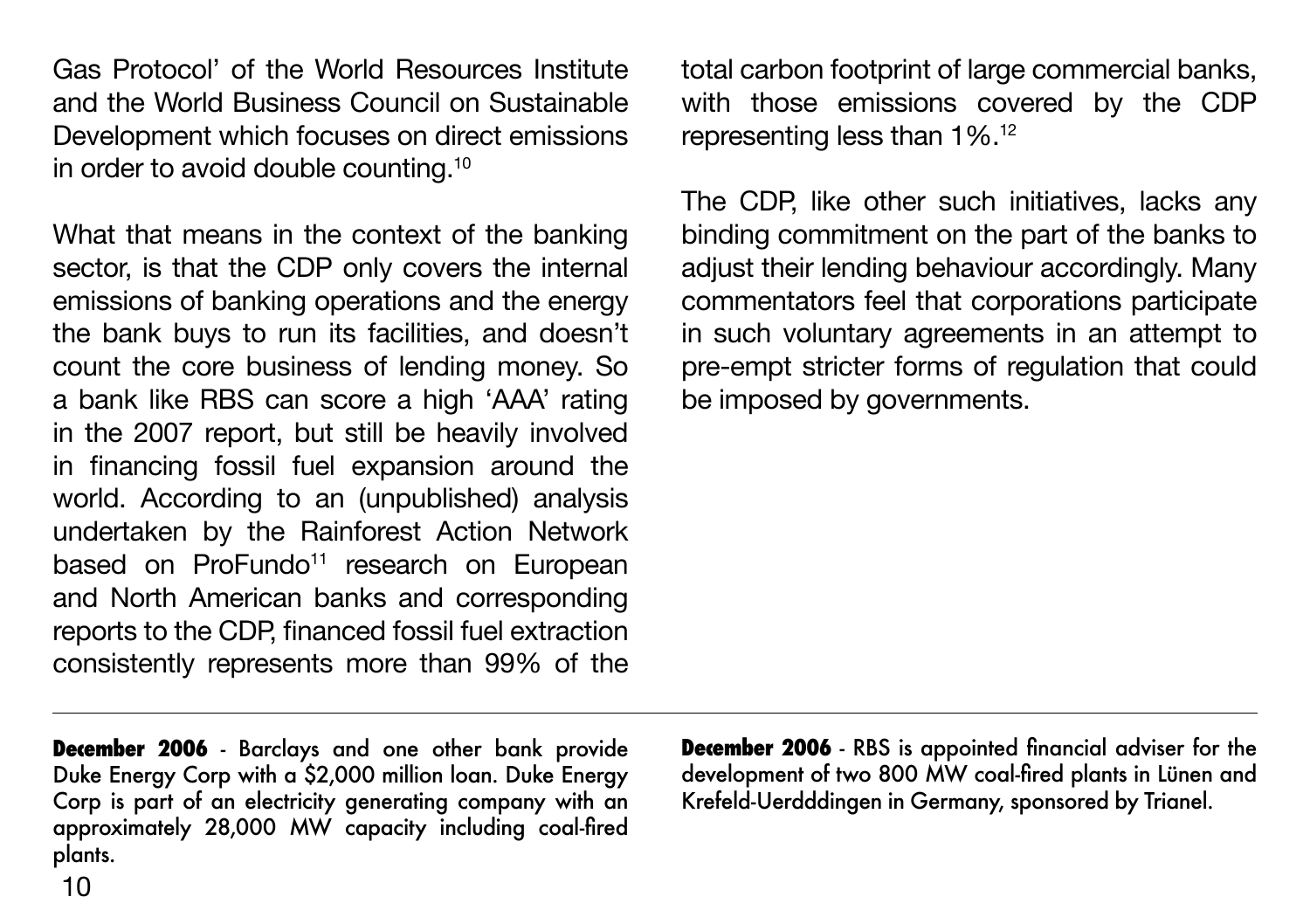### **Coal financing from UK banks in the last two years**

The information gathered here represents a snap shot of the involvement of the three largest UK banks in financing coal-related operations in the previous two years. The information has largely been collated from reports of individual projects in the industry press.

 A company involved in coal-related operations has been defined in this context as: any power company that involves coal combustion as a significant part of its generation portfolio, $13 \text{ coal-}$ fired power stations and any company involved in the coal extraction process. Companies involved in the manufacture and construction of coal plant or mining equipment have not been

**December 2006** - Barclays and three other banks make a \$500 million loan to Northern States Power Co, who are now known as Xcel Energy, who operate 16 coal-fired plants across the US with 7,921 MW capacity.

included at this time. Any loan being made to a coal-related company during the two year period from May 2006 to April 2008 has been counted in this data analysis unless the information given in *Project Finance* magazine has explicitly stated that the loan is towards a part of that company's operations that does not involve coal.

Since banks do not provide any systematic record of their fossil fuel financing, any attempt to quantify their coal lending will necessarily be a rough estimate. There are two main limitations to representing a fully comprehensive picture of coal financing.

1) The list here is incomplete. There are undoubtedly other instances of financing that have not been reported in the information sources accessed for this report.

**March 2007** - RBS, Barclays and four other banks make a \$1,500 million loan to the American Electric Power Co Inc, currently the largest electricity generating utility in the United States and the 35th-largest corporate producer of air pollution, includes coal in its energy portfolio.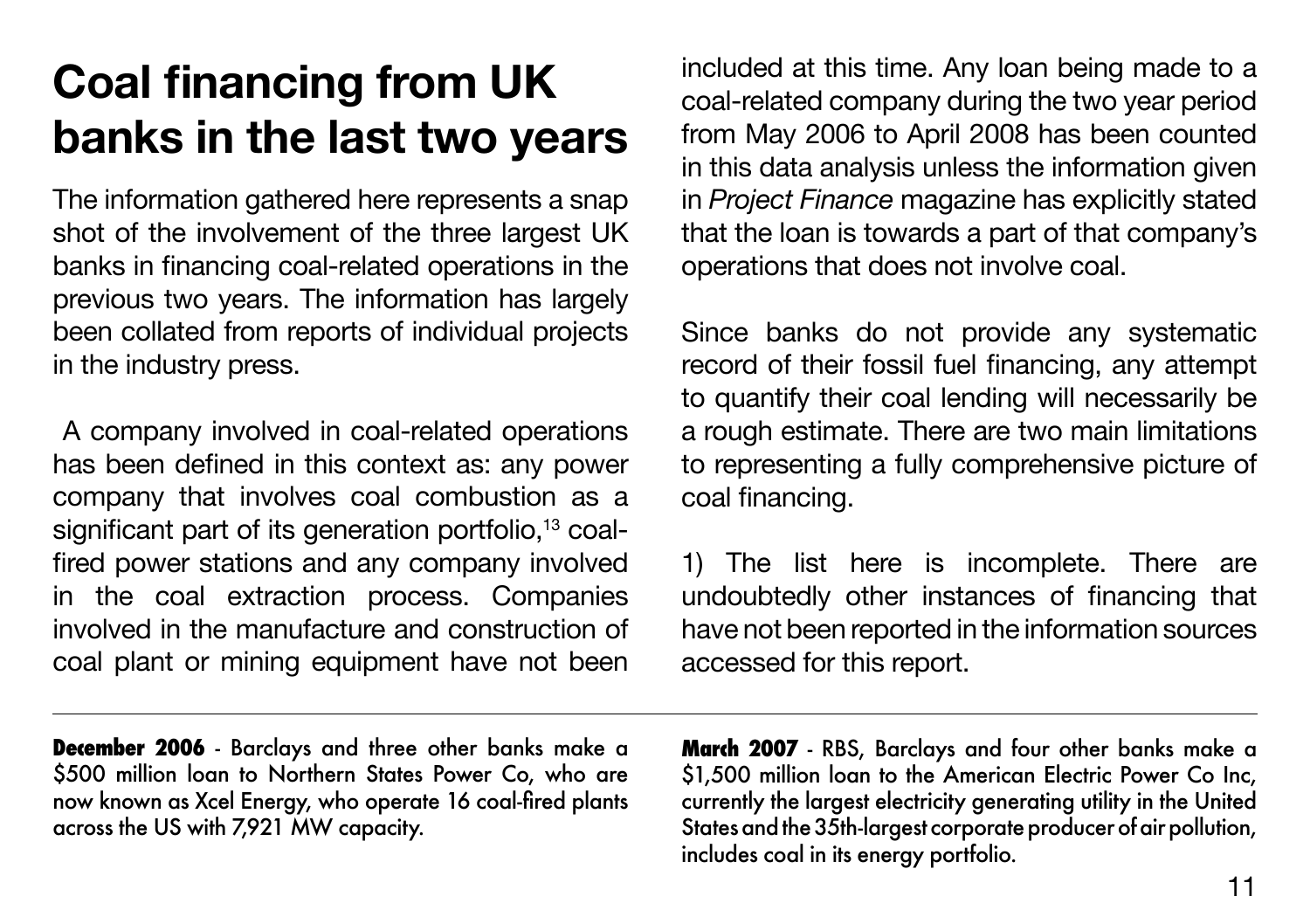2) Some of the loans listed here have been made to companies that are also involved in spheres of activities other than coal. While some instances of financing are project-specific, many transactions are general corporate loans with no public information as to how the money is spent.

One of the demands being made to the financial institutions by civil society organisations such as the BankTrack network is that they provide a complete and transparent picture of their fossil fuel financing so that these possible inaccuracies can be resolved. In addition, banks need to insist on greater accountability on the part of the borrowers as to how the money will be used. In the absence of such transparency and accountability, it can only be assumed that the loans, at least in part, are being used in the production and consumption of coal. Until the banks themselves are willing to

make such detailed disclosure about their loan history, reports such as this represent the best estimate that can be made.

In September 2007, RBS won a joint takeover battle for Dutch bank ABN-Amro, jointly with Santander and Fortis. ABN-Amro is being split three ways, with Santander taking ABN's operations in South America, Fortis swallowing Dutch retail and RBS the global markets and lending, investment banking and other emerging markets divisions – including most energy financing. For this reason, post-October 2007 loans from ABN-Amro have been counted towards the RBS total in the data analysis.

**March 2007** – Barclays and four other banks lend \$300 million to CMS Energy Corp, a utility holding company in the US whose assets include a 1,600 MW coal-fired plant and nearby coal mine in Illinois.

**April 2007** – RBS co-arranges an \$819 million loan to LS Power for its 664 MW Plum Point coal-fired plant.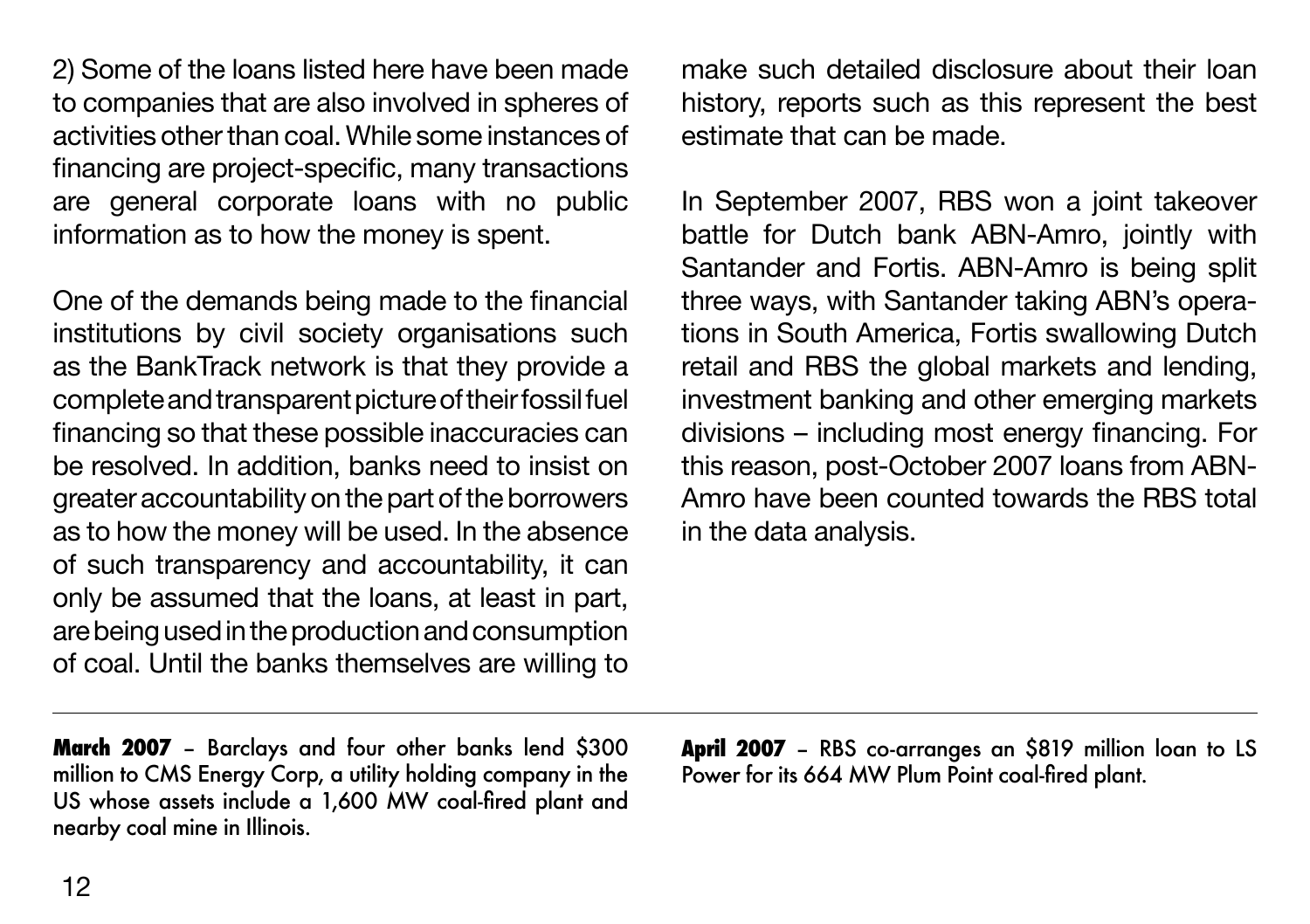### **UK banks involvement in financing the coal industry**

The research behind this report (presented in Appendix 1) shows that RBS, Barclays and HSBC are all heavily involved in financing new and expanded coal operations. Between May 2006 and April 2008, HSBC was involved three times in coal loans, Barclays 17 times, while RBS participated in 27 different loans. The total value of the loans that the banks were involved in was \$38.24 billion for Barclays, \$71.09 billion for HSBC, and \$95.83 billion for RBS.

Most loans involve a consortium of banks, so these figures do not represent the actual sums for which each bank is responsible. Given the lack of

**May 2007** – RBS, Barclays and 10 other banks participate in a \$2,070 million credit facility for Dynegy, which plans to build numerous new coal fired plants across the US.

**June 2007** – Barclays and one other bank loans \$950 million to Tata Power, which has a stake in coal production in Indonesia and operates a number of coal-fired plants in India.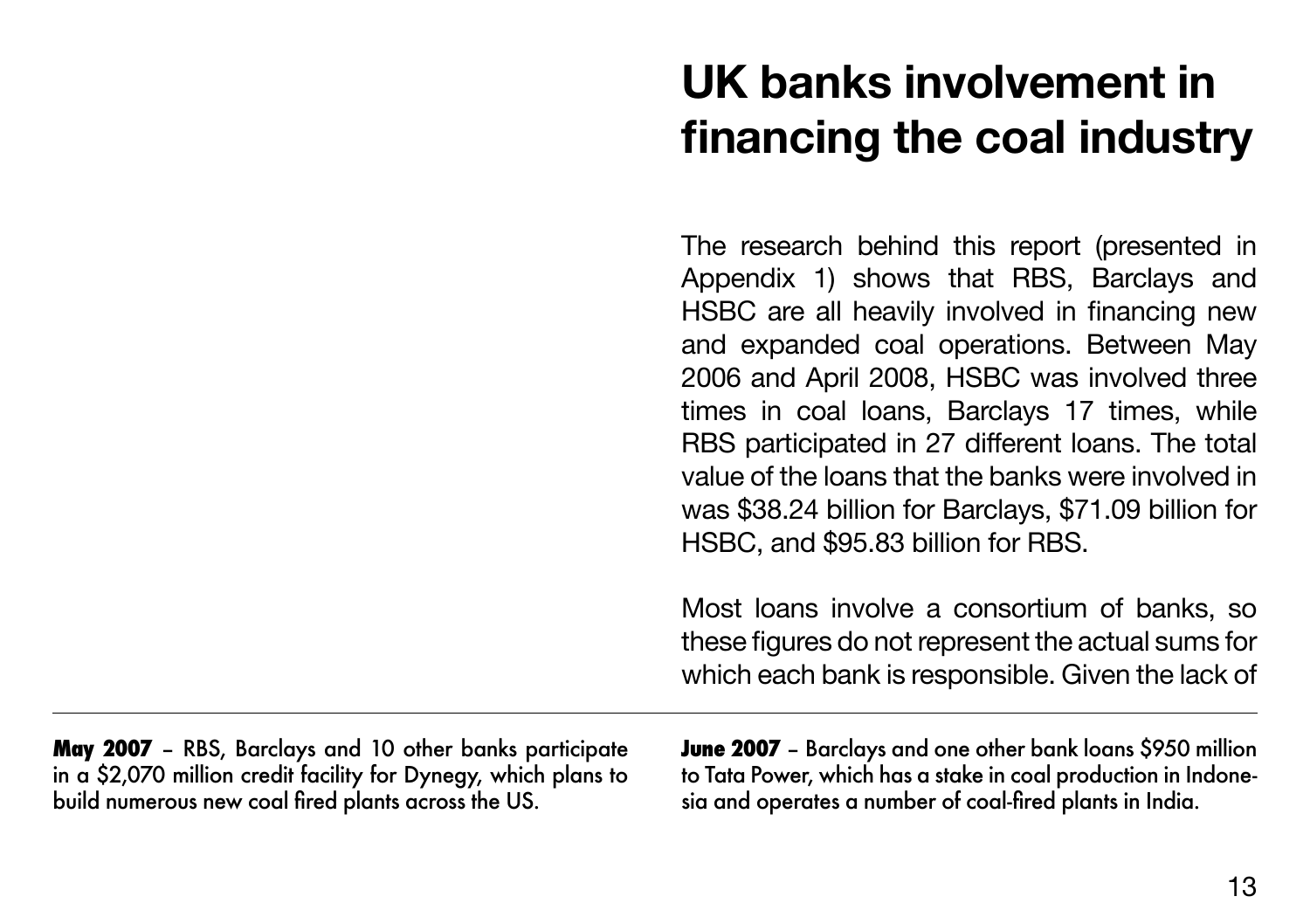public data as to the exact breakdown of each banks' involvement, an estimated calculation can be made by dividing each loan by the number of banks involved, and then attributing an equal slice of the pie to each participant.

| <b>Bank</b>     | Total No.<br>of Loan<br><b>Deals</b> | <b>Total Value</b><br>of all Deals<br>(billion) | Estimated<br><b>Total Share</b><br>(billion) |
|-----------------|--------------------------------------|-------------------------------------------------|----------------------------------------------|
| <b>RBS</b>      | 27                                   | \$95.83                                         | \$15.93                                      |
| <b>HSBC</b>     | 3                                    | \$71.09                                         | \$10.10                                      |
| <b>Barclays</b> | - 17                                 | \$38.24                                         | \$5.79                                       |

Based on this process of estimation, Barclays was responsible for an estimated \$5.79 billion, HSBC \$10.10 billion and RBS \$15.93 billion.

This method of estimating involvement in

**June 2007** – RBS, Barclays and 21 other banks loan \$3,000 million to Energias de Portugal, which operates a number of coal-fired plants in Portugal.

financing indicates that HSBC loaned more to coal-related industries than Barclays. However, this is due to their involvement in two substantially larger loans to E.ON. Barclays has been involved in significantly more separate loans to a larger number of companies than HSBC.

Yet RBS comes out significantly worse than either HSBC or Barclays, both in terms of the size of its lending to coal companies, and in the number of different loans that it has been involved in. Compared to other British banks, RBS is clearly the biggest provider of financing to coal mining and power plants, including some of those most controversial for environmental destruction and human rights. The bank has been involved in the most and the largest loans financing coal operations from Indonesia to Kazakhstan, from Australia to Portugal.

**June 2007** – Barclays and six other banks arranges a \$2,650 million loan to Duke Energy, an electricity generating company with an approximately 28,000 MW capacity including coal-fired plants.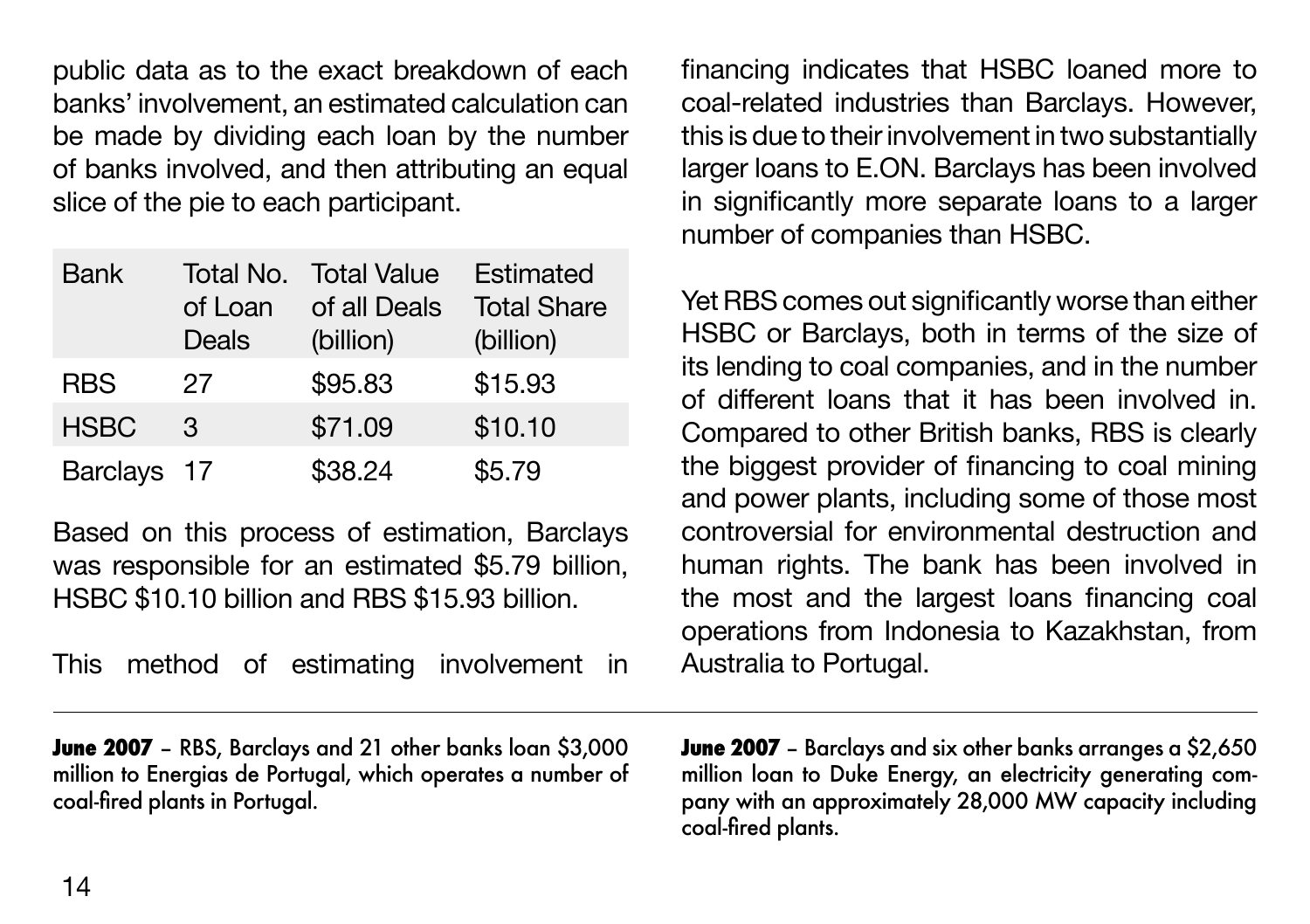#### **The response of RBS to its fossil fuel financing**

RBS has responded to the charges of dangerously exacerbating climate change by highlighting how much money it puts into renewables. While it is laudable to increase the amount of financial support being directed into the renewables industry, this needs to happen *instead* of fossil fuel financing rather than alongside it. Massive deployment of renewable energy infrastructure will not address the threat of climate change if we continue to increase the rate at which we extract and consume fossil fuels, in particular coal.

This response from RBS is also inconsistent in that the bank claims that it should not have

**July 2007** – Barclays and seven other banks make a \$500 million loan to Southern Co, a power generation company whose energy portfolio includes coal-fired stations.

to take responsibility for the climate impacts of its lending, - suggesting that must rest with the borrower<sup>14</sup> - while simultaneously claiming responsibility for the climate benefits of the renewables that it finances.

RBS has issued thousands of glossy leaflets to all its branches titled 'RBS & the Environment,' in which it talks about its renewables financing and the fact that they 'achieved the highest possible rating (AAA) for environmental and social management, by the Innovest ratings agency in 2007.'15 RBS chooses not to mention Innovest's October 2007 Carbon Beta Rating which specifically assesses climate risk management. RBS scored only BBB, worse than Barclays (AA) and HSBC (AAA). Out of 15 banks reported on in Innovest's Carbon Disclosure Project report, RBS was the only bank to score worse than "A".16

**July 2007** – RBS and nine other banks loan \$1,200 million to the Noble Group, that owns coal production assets in Australia and Indonesia, and supplies a wide range of coal products from China, Russia and South Africa.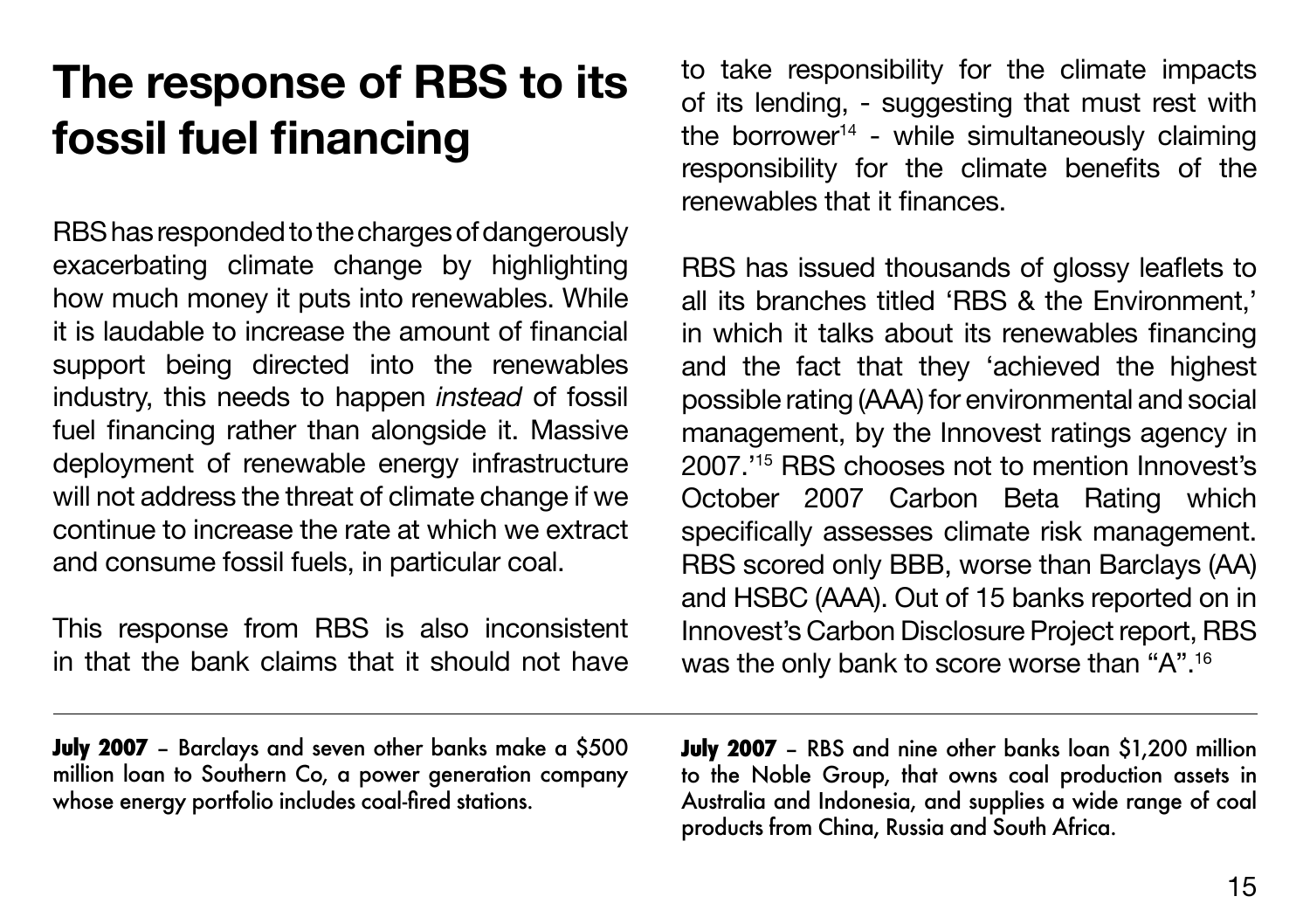### **Specific examples of coal financing**

A detailed investigation of the operations of each company that has received loans from UK banks is beyond the scope of this report. What follows are three examples of the companies involved in the coal industry who have received money from UK banks.

#### **E.ON**

In the UK, no power company has generated more controversy in 2008 than energy giant E.ON. The company has faced wide-scale opposition over its plans to build the first coal-fired power station in the UK for 30 years at Kingsnorth in Kent, $17$  and it has also announced plans to build a further 17

**August 2007** – RBS and one other bank arrange a \$1,000 million loan billion for LS Power & Dynegy for their 900MW Sandy Creek coal-fired plant.

coal and gas-fired power plants across Europe and Russia by 2010.<sup>18</sup> E.ON is also exploring options of switching its Russian gas-fired power stations to increased coal use.<sup>19</sup>

Acting as mandated lead arranger alongside Barclays and HSBC, RBS participated in financing E.ON \$70billion over the course of 2007.20 The proximity of the financing to the announcement of the new power stations, combined with the size of the sums of money, leads to the suspicion that this borrowing will help finance the new power plants.

Despite vigorous attempts to promote its green credentials, E.ON Group's project choices are based firmly in a commitment to shareholder profit through 'vertical integration'. E.ON seeks to gain control of the entire supply chain, with

**November 2007** – Barclays, ABN Amro and three other banks make a \$100 million loan to the Alliant Energy Corporation, who are operating and building new coal-fired plants in the US.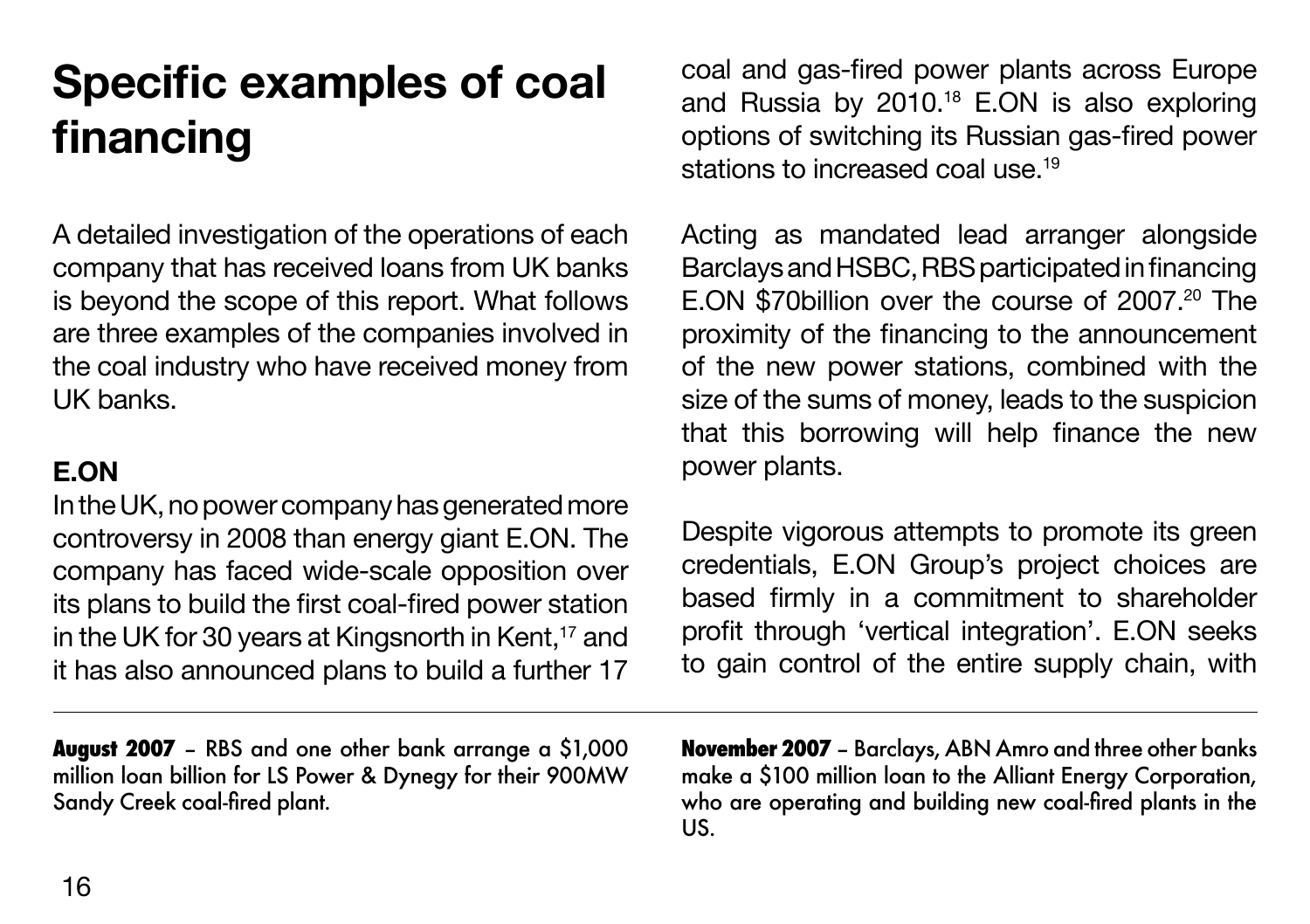renewables playing a minor role – in the UK its renewables portfolio accounts for just 2% of energy generated, with coal accounting for 61%.21

#### **Arch Coal**

In October 2006, RBS participated in an \$800 million revolving credit facility<sup>22</sup> for Arch coal.<sup>23</sup> Arch Coal is the second largest coal producer in the US, and owns a number of mountain top mines in the Appalachia region. $24$  Its use of Mountain Top Removal coal mining (MTR) has attracted high levels of controversy and criticism. Arch Coal has been responsible for the disappearance of 300,800 acres of biologically diverse hardwood forest through MTR.25 The practice uses explosives to remove up to 1,000 feet of vertical rock and produces vast quantities of coal sludge which is dumped in neighbouring

**November 2007** – Barclays, ABN Amro and three other banks make a \$300 million loan to the Interstate Power and Light Co, the Iowa utility subsidiary of Alliant Energy Corporation that operates coal-fired plants.

valleys. The company's operations have been condemned by numerous groups such as the Sierra Club, Rainforest Action Network and the Ohio Valley Environmental Coalition.

Arch Coal is making substantial profits from the global coal boom. Its share price almost doubled in 2008, while its West Virginia production increased from five million tonnes in 2007 to nine million tonnes in 2008.<sup>26</sup> Referring to both the global demand and relative cost of renewable energy, John W. Eaves, Arch Coal President asserts that we are facing "the pure economics of coal."27

#### **Dynegy/LS Power**

In 2007, RBS took part in almost \$4 billion of loans to LS Power and Dynegy. In March 2007, Houston-based Dynegy acquired LS Power, and

**November 2007** – RBS and three other banks loan \$1,000 million to Oklahoma G&E which has nine power plants capable of producing about 6,100 MW and generates about 70% of its electricity from coal.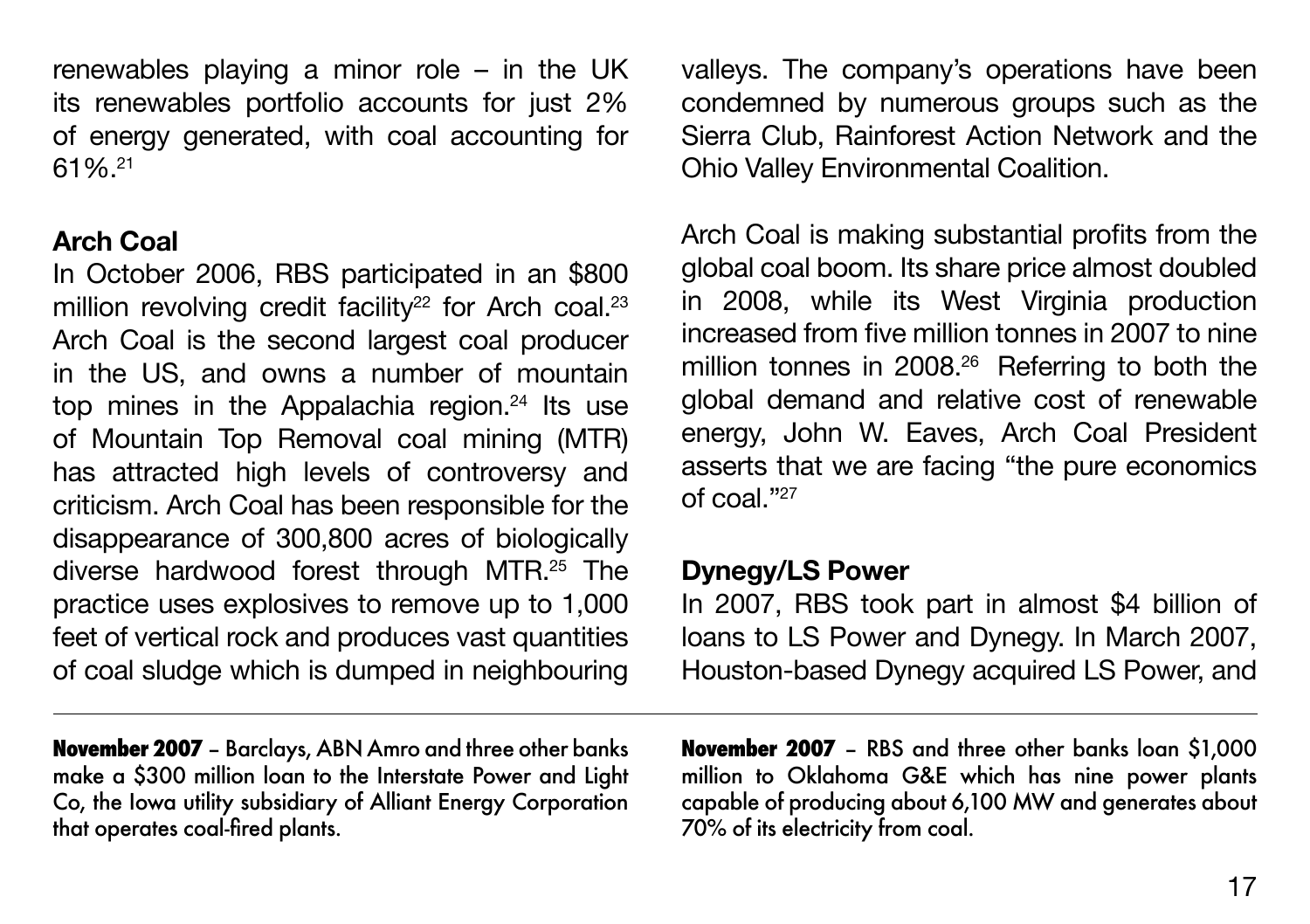in doing so became the largest developer of coal plants in the US.28 About 91% of the additional energy capacity that Dynegy gained from the acquisition was derived from emissions-intensive pulverised-coal plants and added an extra 62.4 million tonnes to its annual carbon dioxide emissions.29

Strong criticism from civil society has quickly mounted against Dynegy's expansion plans. CEO Bruce Williamson, was runner up to the 2008 'Fossil Fool of the Year' in recognition of the company's "unceasing promotion of dirty coal power."30 In March 2008, a coalition of environmental organizations and activists including the Sierra Club and Co-op America rallied at the company's shareholder meeting in Houston against new coal plant plans, as part of the 'Clean Up Dynegy' platform.<sup>31</sup> The Sierra

Club has also announced plans to sue Dynegy over the potential mercury emissions of the first coal-fired plant planned to be built in the state of Georgia in over 20 years.<sup>32</sup>

**November 2007** – Barclays and four other banks take part n a \$2,750 million loan to First Energy Corporation, whose electric generation is primarily from coal and nuclear power plants.

**November 2007** – RBS and four other banks loan \$600 million to OGE Energy Corporation which has nine power plants capable of producing about 6,100 MW and generates about 70% of its electricity from coal.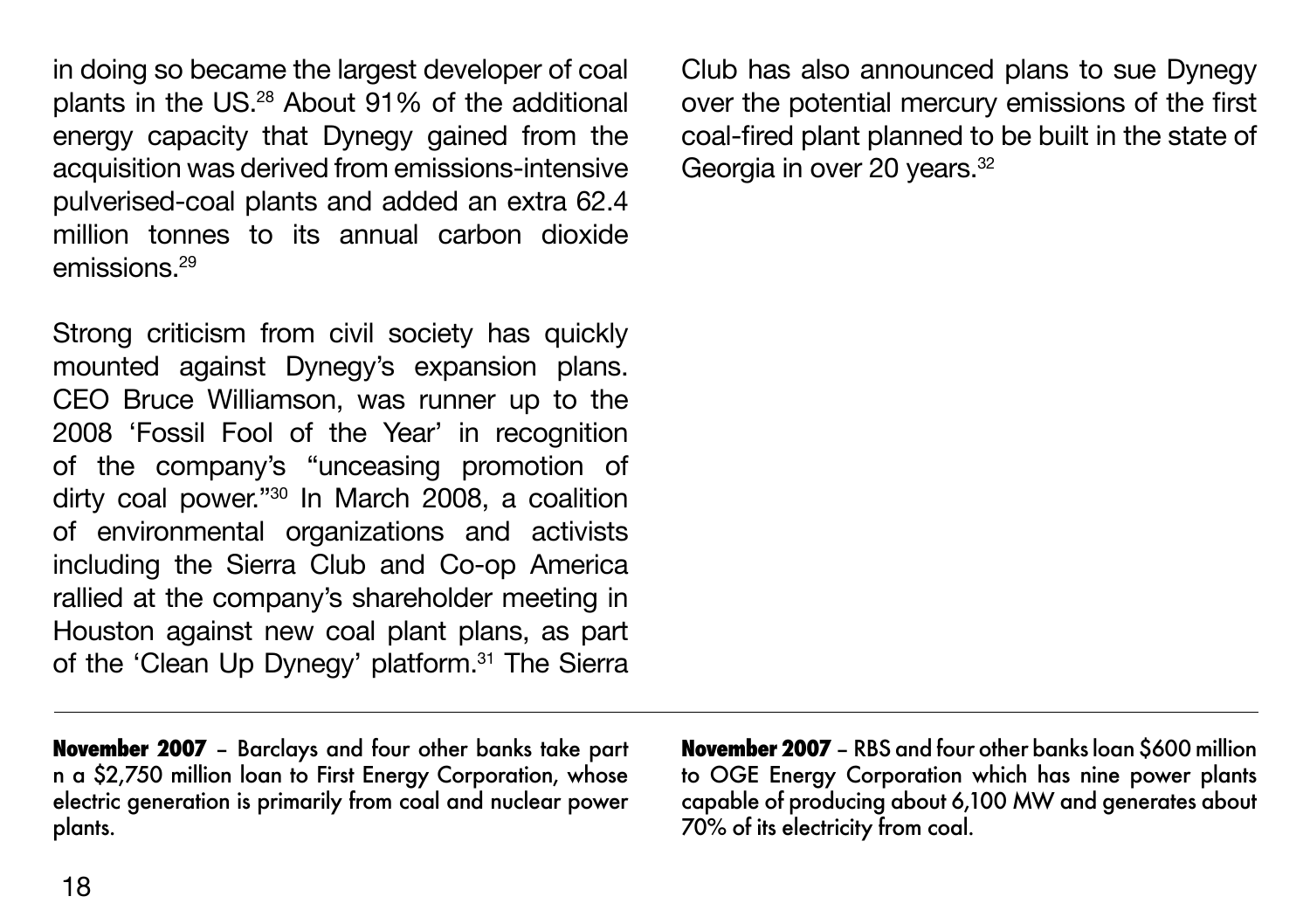### **Conclusion: The future of financing coal**

This report shows that the three largest British banks are all heavily involved in financing new coal, locking in emissions from the dirtiest fossil fuel, over the decades-long lifetimes of power stations and coal mines. These investments will have devastating impacts on the climate. Among the three, RBS is the most involved in the drive to support coal.

Banks outside Britain are slowly beginning to address climate issues resulting from coal financing. A high-profile civil society campaign in the US pressured three of the biggest US banks (Citibank, JPMorgan Chase and Morgan Stanley)

**November 2007** – RBS, Barclays, HSBC and eight other banks make a loan of \$22,284 million to E.ON, that plans to build 17 gas- and coal-fired power plants in Europe and Russia by 2010.

**February 2008** – ABN Amro, Barclays and 7 other banks take part in a \$750 million loan to EN+ Group. Two months later, it acquires assets including a coal-fired power-station in Russia and a coal field which had a coal output of about 10 million tons in 2007.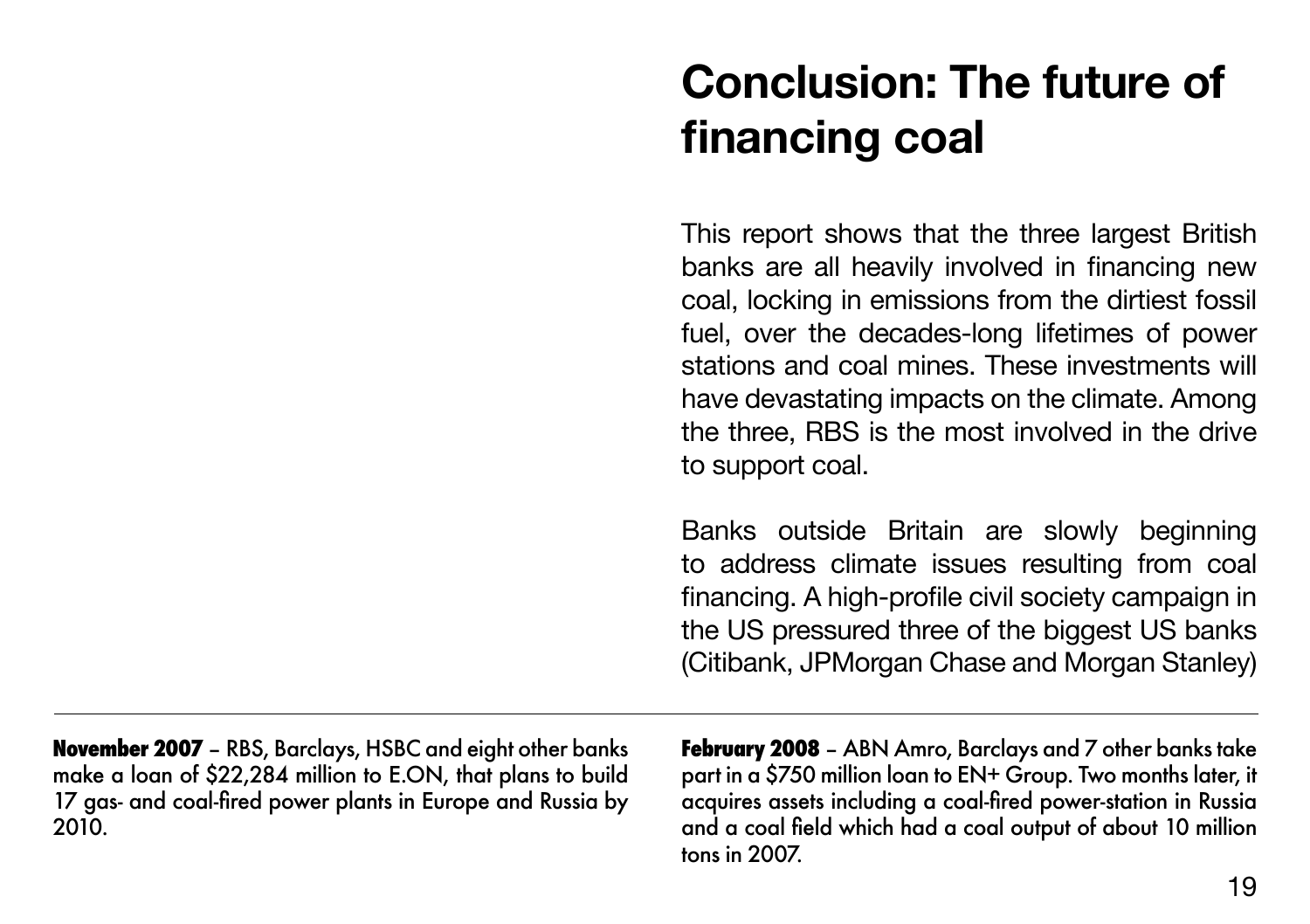to lay out a set of principles in relation to their lending to coal-fired power stations in February 2008.33 These guidelines assess the future carbon emissions of proposed power plants and give indications of what should and should not be financed. While a positive first step, the organisations co-ordinating the campaign argue that the 'Carbon Principles' must go further, as so far they involve no clear and binding commitments.

These first moves away from coal by international banks, particularly in the US, are threatened by the fact that the coal companies can turn instead to the UK banks, who have no guidelines or policies regarding coal finance and climate change.

While Barclays and HSBC also finance the coal industry, RBS is the most heavily involved. In

**March 2008** – Barclays and nine other banks loan \$845 million to Tata Power, which has a stake in coal production in Indonesia and operates a number of coal-fired plants in India.

the UK, RBS has already been the subject of a sustained campaign in recent years over its heavy involvement in financing new fossil fuel developments around the world. A report released by civil society groups in 2007 highlighted the fact that the bank's lending decisions were responsible for over 43 million tonnes of carbon emissions more than Scotland.<sup>34</sup> In the year since summer 2007 there have been over 60 protests at bank branches, student unions have passed motions condemning the bank's fossil fuel financing and a number of shareholders have raised concerns.

The bank is helping hold back wider industry change both through its financing and through its general positioning on climate change – refusing to accept any responsibility for lending to fossil fuels. By aggressively arguing that it is 'preposterous' to believe that RBS derives climate

**March 2008** – RBS and two other banks make a loan of \$700 million to Constellation Energy Partners, which is the biggest wholesale power seller in the U.S. It owns 78 electricity generating units in the U.S. with a combined capacity of 8,700 MW, 35% of which is generated from coal combustion.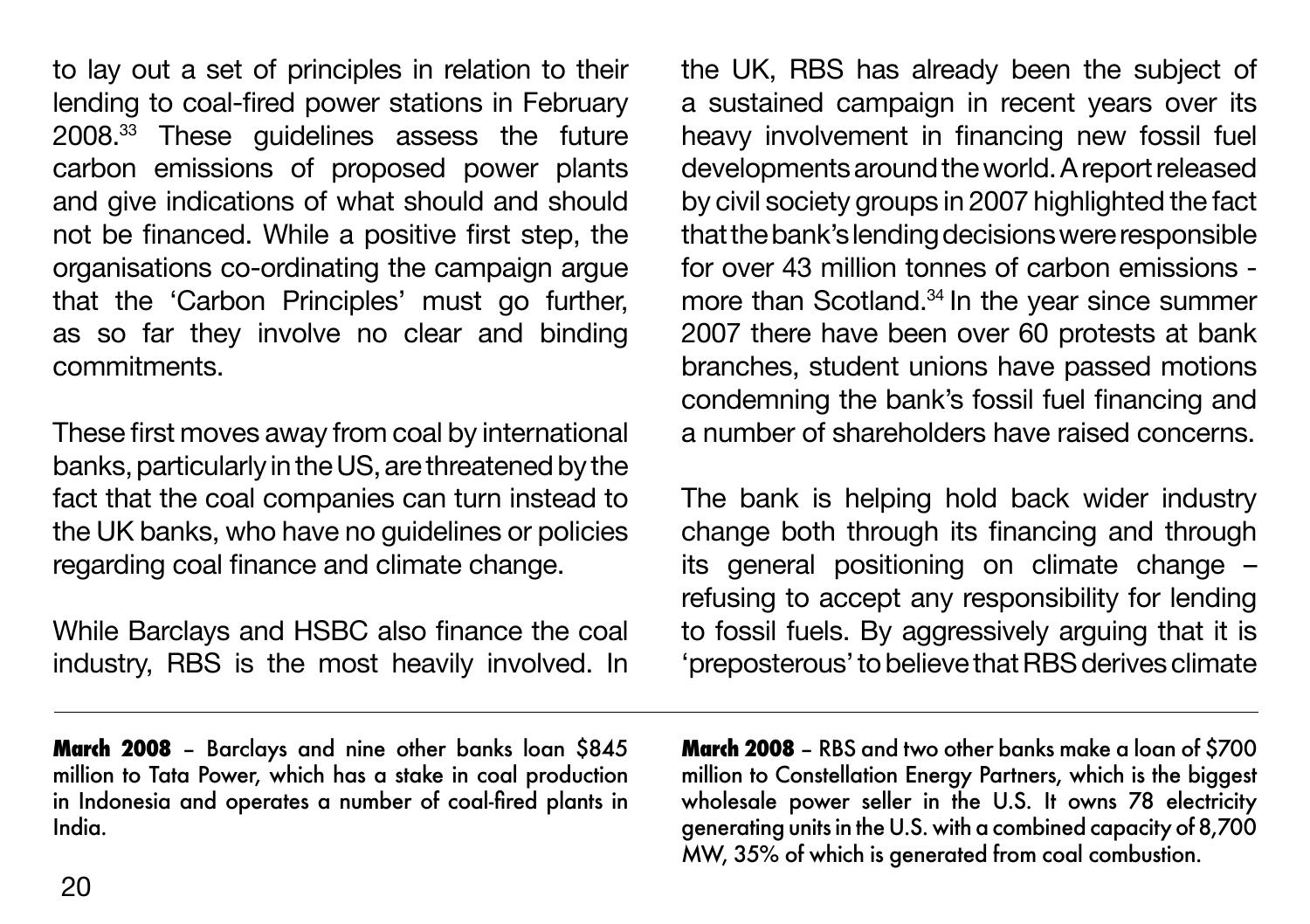responsibilities for financing fossil fuels, the bank is providing a disincentive for other banks to step forward and adopt progressive policies.35

Faced with the serious threat of climate change, the expansion of the coal industry is highly irresponsible. Yet banks are failing to live up to their responsibilities, and are continuing to drive forward the carbon frontier, by investing heavily in coal. These banks will increasingly be placed in the spotlight for their role in climate change, as civil society, bank customers and investors demand that they stop being part of the problem, and become part of the solution.

This report recommends that banks:

- Fully disclose information on all fossil fuel financing activities.

**April 2008** – RBS/ABN Amro and three other banks loan \$2,500 million to Florida Power and Light, which maintains two coal-fired plants in Florida.

- Recognise the full implications of their operations on climate change and introduce comprehensive climate change policy.

- Cap and decrease the overall level of carbon emissions embedded in their fossil fuel financing by shifting their portfolios away from projects and companies directed at expanding fossil fuel extraction and consumption.

- Make no future loans that support unabated coal operations.36

#### **Websites and resources on coal and fossil fuel financing**

'The Oil & Gas Bank – RBS & the financing of climate change' www.carbonweb.org/documents/Oil\_&\_Gas\_Bank.pdf

Campaign site targeting RBS and its financing of fossil fuels www.oyalbankofscotland.com

The Stop Kingsnorth campaign www.stopkingsnorth.org

End Mountaintop Removal Resource and Action Centre www.ilovemountains.org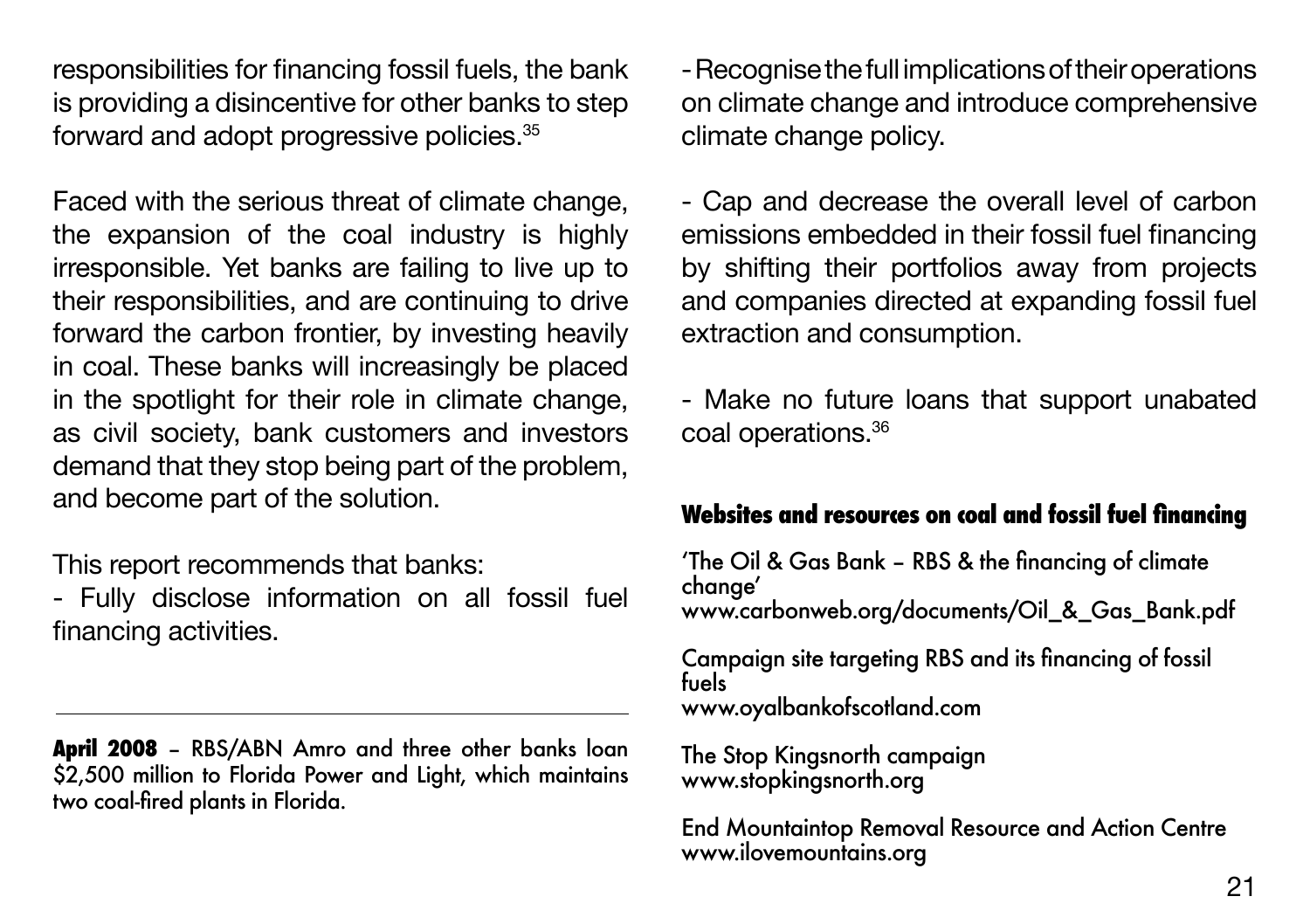Appendix 1 - Table of investment data **Appendix 1 - Table of investment data** 22

As far as we could determine from public information, all the cases included here involve activities, or financing activities with a significant absolute impact on emissions. We activities, but as noted in the body of this report, there are other investments which support a more definitive assessment. We call on the banks involved to disclose full information. It either finance of which a significant proportion supported the development of coal-related acknowledge that not all of the sums included here will have directly financed coal-related coal which are not included here. On the information publicly available we could not make may prove that the banks involved do not gather or record adequate information on the likely climate impacts of their investments to be able make a definitive assessment. Rather than a reasonable excuse, this might be considered to be a failure of due diligence in a world with As far as we could determine from public information, all the cases included here involve either finance of which a significant proportion supported the development of coal-related activities, or financing activities with a significant absolute impact on emissions. We acknowledge that not all of the sums included here will have directly financed coal-related activities, but as noted in the body of this report, there are other investments which support coal which are not included here. On the information publicly available we could not make a more definitive assessment. We call on the banks involved to disclose full information. It may prove that the banks involved do not gather or record adequate information on the likely climate impacts of their investments to be able make a definitive assessment. Rather than a reasonable excuse, this might be considered to be a failure of due diligence in a world with rapidly rising carbon prices. rapidly rising carbon prices.

| DATE          | COMPANY<br>NAME OF        | <b>DESCRIPTION</b>                         | <b>COUNTRY</b> | <b>TNUONNT</b><br>(million)<br><b>LOAN</b> | <b>BANKS</b><br>$\breve{\preceq}$ | <b>BANKS</b><br><b>TOTAL</b> |
|---------------|---------------------------|--------------------------------------------|----------------|--------------------------------------------|-----------------------------------|------------------------------|
| $May-06$      | Millmerran<br>Power       | Power Station                              | Australia      | \$779.38                                   | <b>HSBC</b><br>RBS,               | ≓                            |
| $May-06$      | Tejo Energía<br>SÃ        | Power Station                              | Portugal       | \$814                                      | <b>RBS</b>                        | ဣ                            |
| $Step-06$     | Constellation<br>Energy   | Power Company                              | €Š             | \$200                                      | <b>RBS</b>                        | ო                            |
| <b>Oct-06</b> | Lower Wilgat<br>3T        | Coal Mine Devel-<br>oper                   | SSQ            | \$185                                      | <b>RBS</b>                        | $\mathbf{C}$                 |
| $Oct-06$      | Exelon Corp               | Power Company                              | USA            | \$1000                                     | <b>RBS</b>                        | 5                            |
| <b>Oct-06</b> | AGL Energy<br><u>pt</u>   | Power Company                              | Australia      | \$1,830                                    | <b>RBS</b>                        | $\overline{ }$               |
| $Oct-06$      | Arch Coal                 | Coal Mining                                | SSU            | \$800                                      | <b>RBS</b>                        | ᠇                            |
| Nov-06        | NE Energy<br>$\tilde{c}$  | Power Company                              | SSU            | \$855                                      | <b>Barclays</b>                   | ო                            |
| Nov-06        | International<br>Glencore | Commodity Sup-<br>plier, including<br>coal | USA            | \$1,260                                    | <b>RBS</b>                        | ო                            |
| Nov-06        | Alliant En-<br>ergy Co    | Power Company                              | SSU            | \$100                                      | <b>Barclays</b>                   | 5                            |
| Nov-06        | Power Ltd<br>Rugeley      | Power Company                              | š              | \$06\$                                     | <b>RBS</b>                        | ဖ                            |
| Nov-06        | E.ON AG                   | Power Company                              | Germany        | \$48,026                                   | <b>HSBC</b><br>RBS,               | $\circ$                      |
| Nov-06        | Duke Capital<br>Corp      | Power Company                              | USA            | \$350                                      | <b>Barclays</b>                   | $\mathbf{\Omega}$            |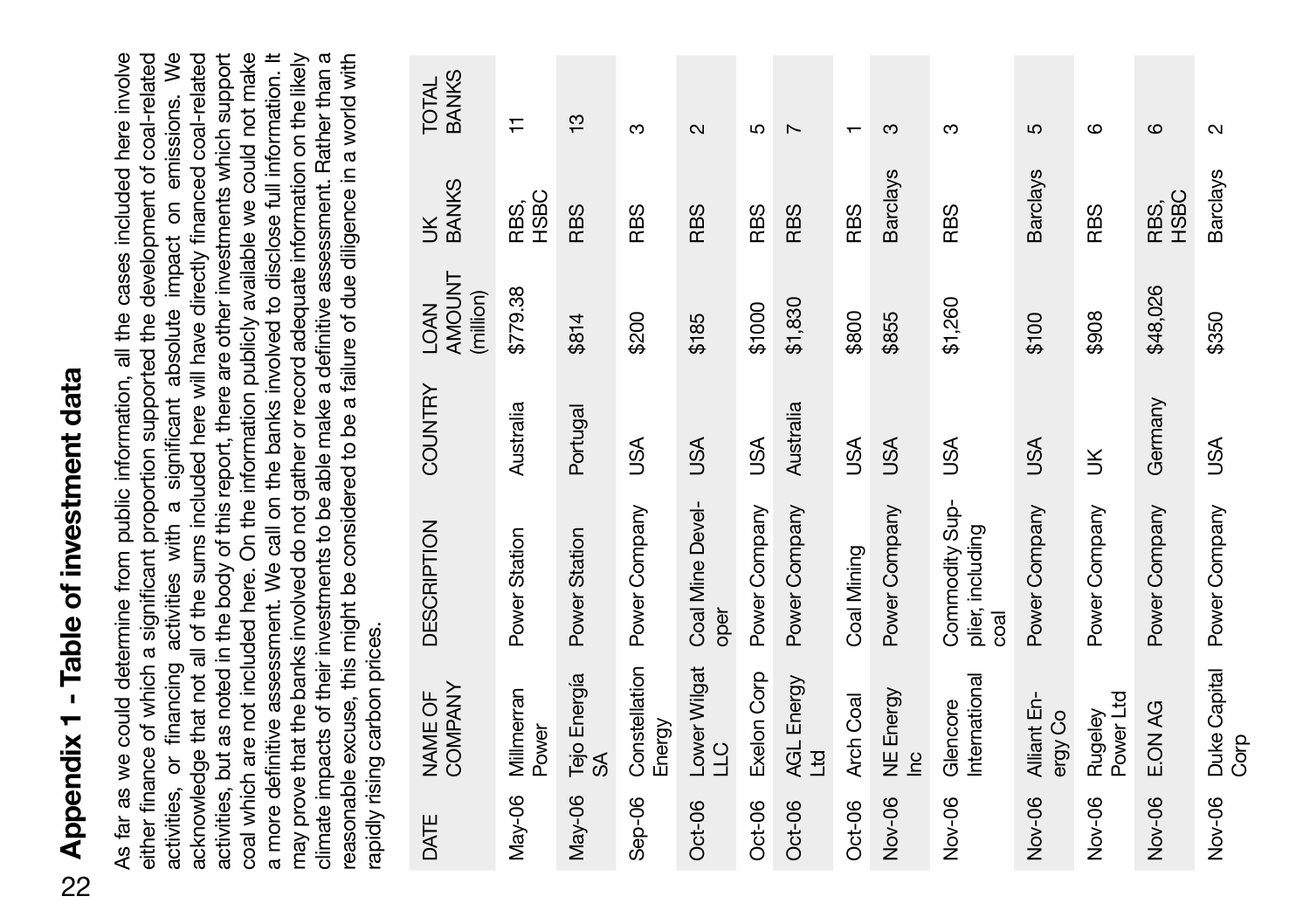| 5                  | 4                        | $\sim$              | $\mathbf -$                       | 4                                                                 | G                                            | 5                          | $\mathbf$                        | 57                      | $\sim$                            | $\mathbb{S}^2$          | $\sim$          | $\infty$        | $\overline{C}$           | $\sim$               | 5                                  | 5                                   |
|--------------------|--------------------------|---------------------|-----------------------------------|-------------------------------------------------------------------|----------------------------------------------|----------------------------|----------------------------------|-------------------------|-----------------------------------|-------------------------|-----------------|-----------------|--------------------------|----------------------|------------------------------------|-------------------------------------|
| <b>RBS</b>         | <b>RBS</b>               | <b>Barclays</b>     | <b>RBS</b>                        | <b>Barclays</b>                                                   | <b>Barclays</b><br>RBS.                      | <b>Barclays</b>            | <b>RBS</b>                       | Barclays,<br><b>RBS</b> | <b>Barclays</b>                   | <b>Barclays</b><br>RBS, | <b>Barclays</b> | <b>Barclays</b> | <b>RBS</b>               | <b>RBS</b>           | <b>ABN Amro</b><br>Barclays,       | <b>ABN Amro</b><br>Barclays,        |
| \$600              | \$1,600                  | \$2,000             | Appointed<br>Financial<br>Advisor | \$500                                                             | \$1,500                                      | \$300                      | \$819                            | \$2,070                 | \$950                             | \$3,000                 | \$2,650         | \$500           | \$1,200                  | \$1,000              | \$100                              | \$300                               |
| <b>ASU</b>         | ΛSL                      | <b>ASU</b>          | Germany                           | <b>ASU</b>                                                        | €Š                                           | <b>ASU</b>                 | <b>ASU</b>                       | <b>ASU</b>              | India                             | Portugal                | SSU             | <b>ASU</b>      | Indonesia,<br>Australia, | <b>ASU</b>           | Α§υ                                | <b>ASU</b>                          |
| Power Company      | Power Company            | Power Company       | Power Stations                    | Power Company                                                     | Power Company                                | Utility Holding<br>Company | Power Station                    | Power Company           | coal production<br>Power station, | Power Company           | Power Company   | Power Company   | Coal Production          | Power Station        | Power Company                      | Power Company                       |
| OGE Energy<br>Corp | PSEG Power<br><b>CLL</b> | Duke Energy<br>Corp | Trianel                           | Xcel Energy<br>Power Co,<br>known as<br>Northern<br><b>States</b> | Power Co<br>American<br>Electric<br><u>c</u> | Energy<br>CMS<br>Corp      | Plum Point<br>Power sta-<br>tion | Dynegy                  | <b>Tata Power</b>                 | Energias de<br>Portugal | Duke Energy     | Southern Co     | Noble Group              | LS Power &<br>Dynegy | Energy Cor-<br>poration<br>Alliant | Power and<br>Interstate<br>Light Co |
| Dec-06             | Dec-06                   | Dec-06              | Dec-06                            | Dec-06                                                            | Mar-07                                       | Mar-07                     | Apr-07                           | Nay-07                  | $J$ un-07                         | $J$ un-07               | $Jun-07$        | $Jul-07$        | $Jul-07$                 | Aug-07               | Nov-07                             | Nov-07                              |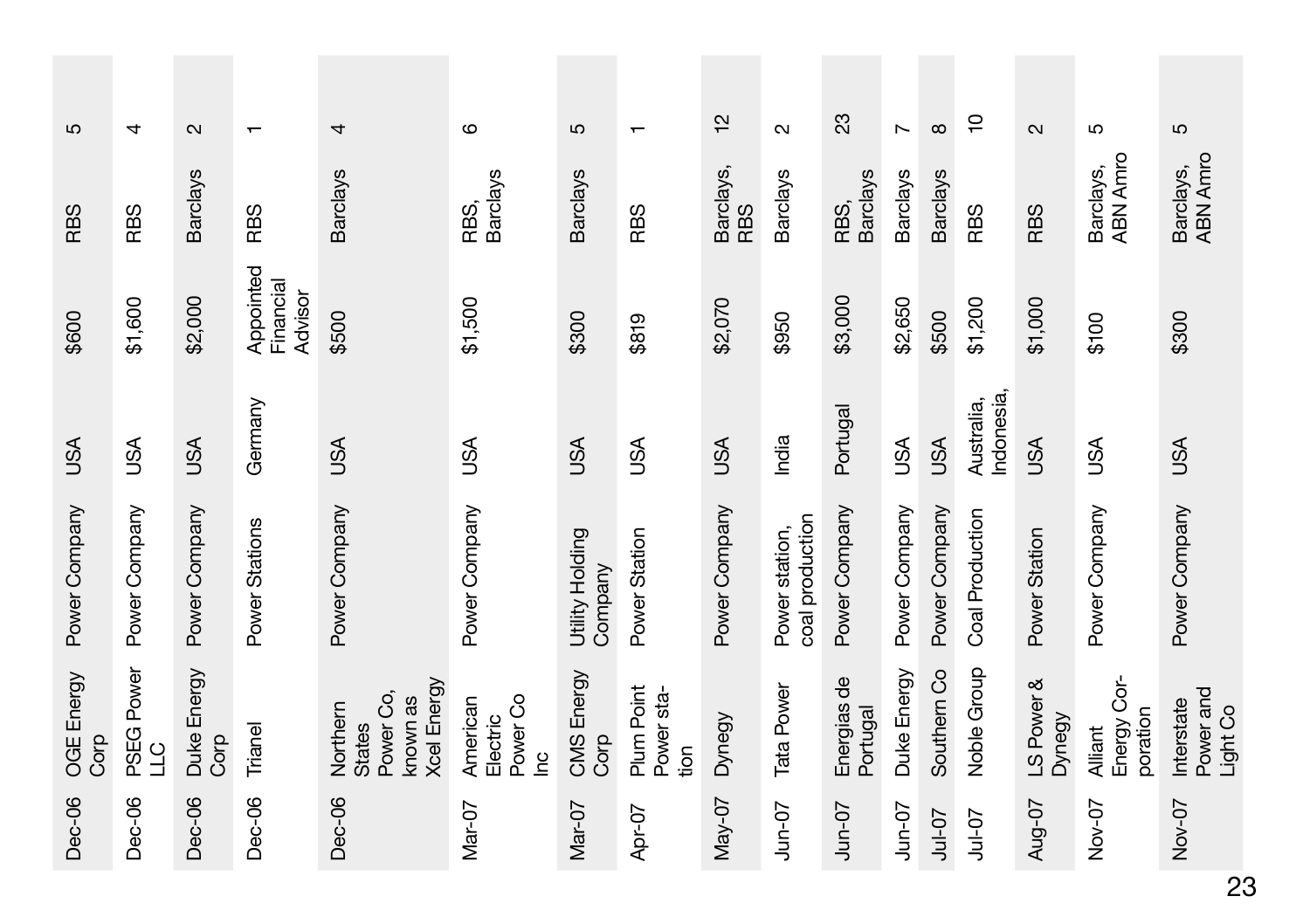| 4               | 5                           | 5                                | ≓                                | ග                                      | $\overline{a}$                                             | ო             | 5                             |
|-----------------|-----------------------------|----------------------------------|----------------------------------|----------------------------------------|------------------------------------------------------------|---------------|-------------------------------|
| <b>RBS</b>      | <b>Barclays</b>             | RBS                              | Barclays,<br><b>HSBC</b><br>RBS, | <b>Barclays</b><br>Amro,<br><b>ABN</b> | <b>Barclays</b>                                            | <b>RBS</b>    | RBS/ABN<br>Amro               |
| \$1,000         | \$2,750                     | \$600                            | \$22,285                         | \$845<br>\$750                         |                                                            | \$700         | \$2,500                       |
| USA             | USA                         | USA                              | Europe,<br>Russia                | Kazakhstan                             | India                                                      | USA           | USA                           |
| Power Company   | Power Company               | Power Company                    | Power Company                    | Power Company                          | Coal Production<br>Power Station,                          | Power Company | Power Company                 |
| Oklahoma<br>G&E | First Energy<br>Corporation | <b>OGE</b> Energy<br>Corporation | EON AG                           | EN+Group                               | <b>Tata Power</b><br>tion Energy<br>Constella-<br>Partners |               | Power and<br>Florida<br>Light |
| Nov-07          | Nov-07                      | Nov-07                           | Nov-07                           | Feb-08                                 | Mar-08                                                     | Mar-08        | Apr-08                        |

24

#### **Appendix 2 - Sources & footnotes**

**1 Source**: Department for Business, Enterprise and Regulatory Reform, Quarterly Tables: Energy Trends (ET) 08/79b, Table 5.1: Fuel Used in Electricity Generation and electricity supplied, updated 26 June 2008, http://stats.berr.gov.uk/energystats/ et5\_1.xls

**2 Source**: Department for Environment, Food and Rural Affairs, e-Digest Statistics: Climate Change, Table 5a: Estimated emis sions by source, fuel type end user, National Communication categories, 1970-2006, http://www.defra.gov.uk/environment/ statistics/globatmos/download/xls/gatb05.xls

**3 Source**: The World Coal Institute, 'The Coal Resource - A Comprehensive Overview of Coal', 2005, p 39, http://www. worldcoal.org/pages/content/index.asp?PageID=37

**4 Source**: Reuters, 15 July 2008, 'Australia considers first new coal port in 25 years' 15 July 2008 http://uk.reuters.com/article/ oilRpt/idUKSP29044620080715?pageNumber=2&virtualBrandC hannel=0

**5 Source**: BBC News website, 22 July 2008, 'Clean deadline call on coal power', http://news.bbc.co.uk/1/hi/sci/tech/7518311. stm

**6 Source**: New York Times, 23 April 2008, 'Europe Turns Back to Coal, Raising Climate Fears', http://www. nytimes.com/2008/04/23/world/europe/23coal.html?\_ r=2&hp&oref=slogin&oref=slogin

**7 Source**: The Herald Sun, 25 July 2008, 'Rio Tinto shows muscle in coal industry debate', http://www.news.com.au/heraldsun/story/0,21985,24078301-664,00.html

**8 Source**: Sunday Herald, 18 March 2007, 'RBS is accused of sponsoring global warming', http://www.robedwards. com/2007/03/threat\_to\_boyco.html

**9 Source**: HSBC response to Carbon Disclosure Project 3 questionnaire

http://www.cdproject.net/download.asp?file=CDP3\_HSBC\_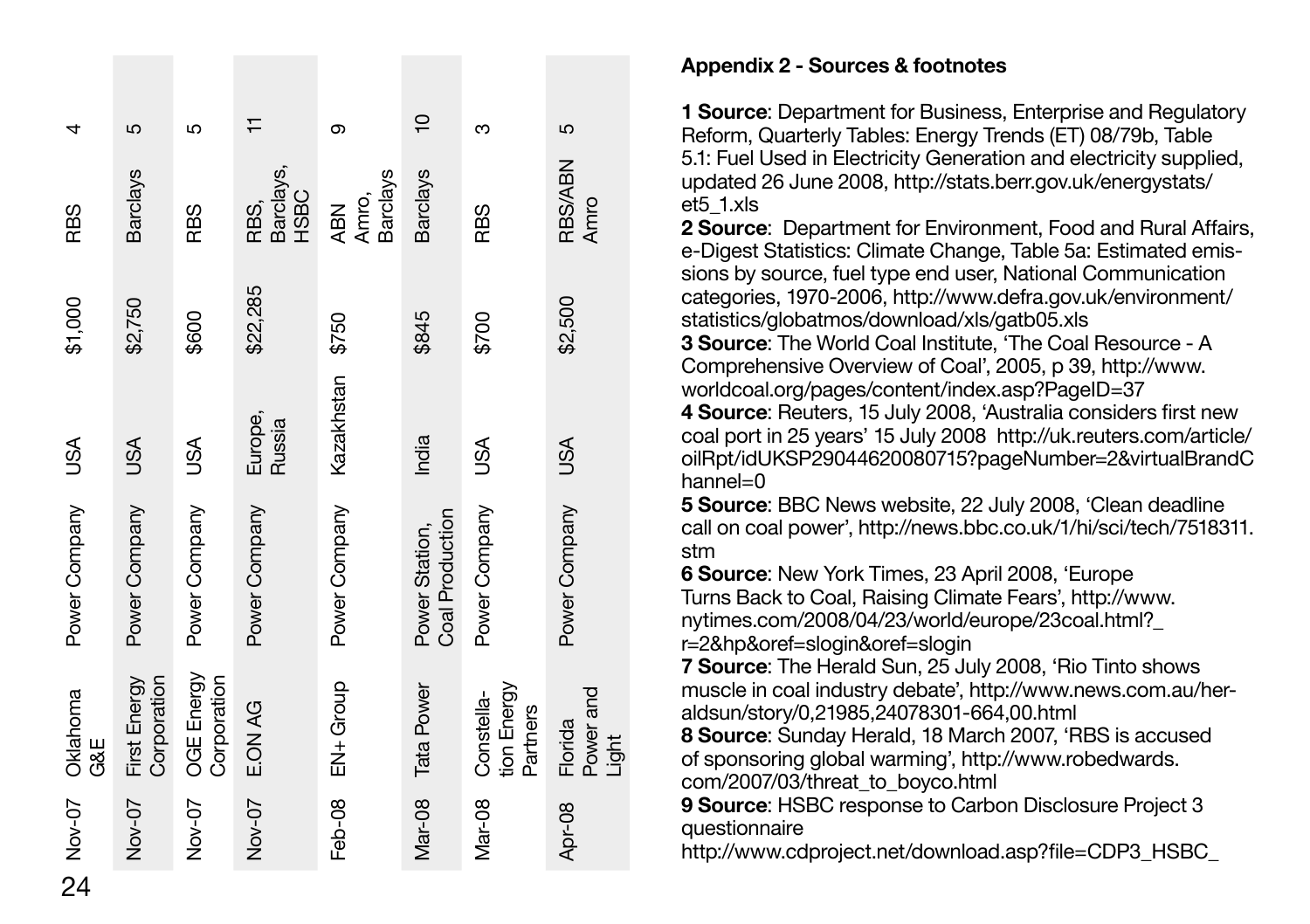AQ\_3213.pdf

**10** See http://www.ghgprotocol.org/

**11** Profundo is an economic research consultancy analysing commodity chains, financial institutions and Corporate Social Responsibility (CSR) issues. http://www.profundo.nl/

**12 Source**: Personal correspondence with Bill Barclay, Global Finance Campaigner, Rainforest Action Network

**13** For instance, a loan that was made to Pacific Gas and Electric was excluded as coal provided only 4% of its power generation in 2007.

**14** Source: The Herald, 11 July 2007, 'Royal Bank stands up for size of its carbon footprint', http://www.theherald.co.uk/business/news/display.var.1534803.0.0.php

**15 Source**: RBS Leaflet, October 2007, 'RBS and the Environment', http://www.rbs.com/content/corporate\_responsibility/ environmental\_impact/downloads/Low\_resEnvironmental.pdf **16 Source**: Innovest, 'Carbon Disclosure Project Report 2007 Global FT500', http://www.innovestgroup.com/images/pdf/ cdp5\_ft500\_summary\_report.pdf

**17** There is some variance in perspectives as to how long ago the last coal-fired plant in the UK was built. Some people use the starting point as the completion date of Drax, the last coal fired power station, in 1986.

**18 Source**: Point Carbon, 6 March 2008, 'E.ON to build 17 fossil-fuelled generation plants'.

**19 Source**: E.ON power point presentation, 17 September 2007, 'E.ON will enter Russian power market', http://www.eon.com/en/ downloads/Acquisition\_of\_OGK4\_17092007.pdf

**20 Source**: Project Finance, Issue No. 287, February 2008

**21** Calculations made from http://www.eon-uk.com/ generation/191.aspx

**22** A loan system that works like a credit card, providing liquidity for the company's day-to-day operations.

**23 Source**: BankTrack, Mind The Gap, 2007, pp.124-5, http:// www.banktrack.org/?show=183&visitor=1

**24 Source**, The Arch Coal website, accessed 17/07/08, www. archcoal.com,.

**25 Source**: Newsletter from the Ohio Valley Environmental Coalition, accessed 14/07/08 www.ohvec.org/newsletters

**26 Source**: The State Hournal, 10 July 2008, 'Arch President Sees Positive Future for Coal,' http://www.statejournal.com/ story.cfm?func=viewstory&storyid=41045

**27** ibid

**28 Source**: The BankTrack website, accessed 15 July 2008, http://www.banktrack.org/?show=dodgy&id=115

**29 Source**: Innovest Strategic Value Advisers, Dynegy: Carbon Risk Accompanies

LS Power Merger, updated 27 March 2007, http://www.innovestgroup.com/images/dynegy-ls%20power%20merger%20 report%20v%20final%20%282%29.pdf

**30** ibid

**31 Source**: Sierra Club Press Release, 14 May 2008, Hundreds rally against coal plants at Dynegy shareholder meeting in Houston: "Coal Isn't Worth It", http://www.cleanupdynegy.org/ downloads/051408.pdf

**32 Source**: Atlanta Business Journal, 6 May 2008, 'Sierra Club, GreenLaw and Friends of the Chattahoochee sue over Ga. power plant', http://charlotte.bizjournals.com/atlanta/ stories/2008/05/05/daily30.html

**33** Since the principles were unveiled, they have also been adopted by Credit Suisse, Bank of America and Wells Fargo.

**34 Source**: PLATFORM, 'The Oil and Gas Bank – RBS & the financing of climate change', http://www.carbonweb.org/documents/Oil\_&\_Gas\_Bank.pdf

**35 Source**: the Scotsman, 11 July 2007, http://business.scotsman.com/ViewArticle.aspx?articleid=3303170

**36** In the context of these recommendations, 'abated' emissions refer to a hypothetical, fully operation CCS system that was responsible for reducing coal emissions by at least 80%